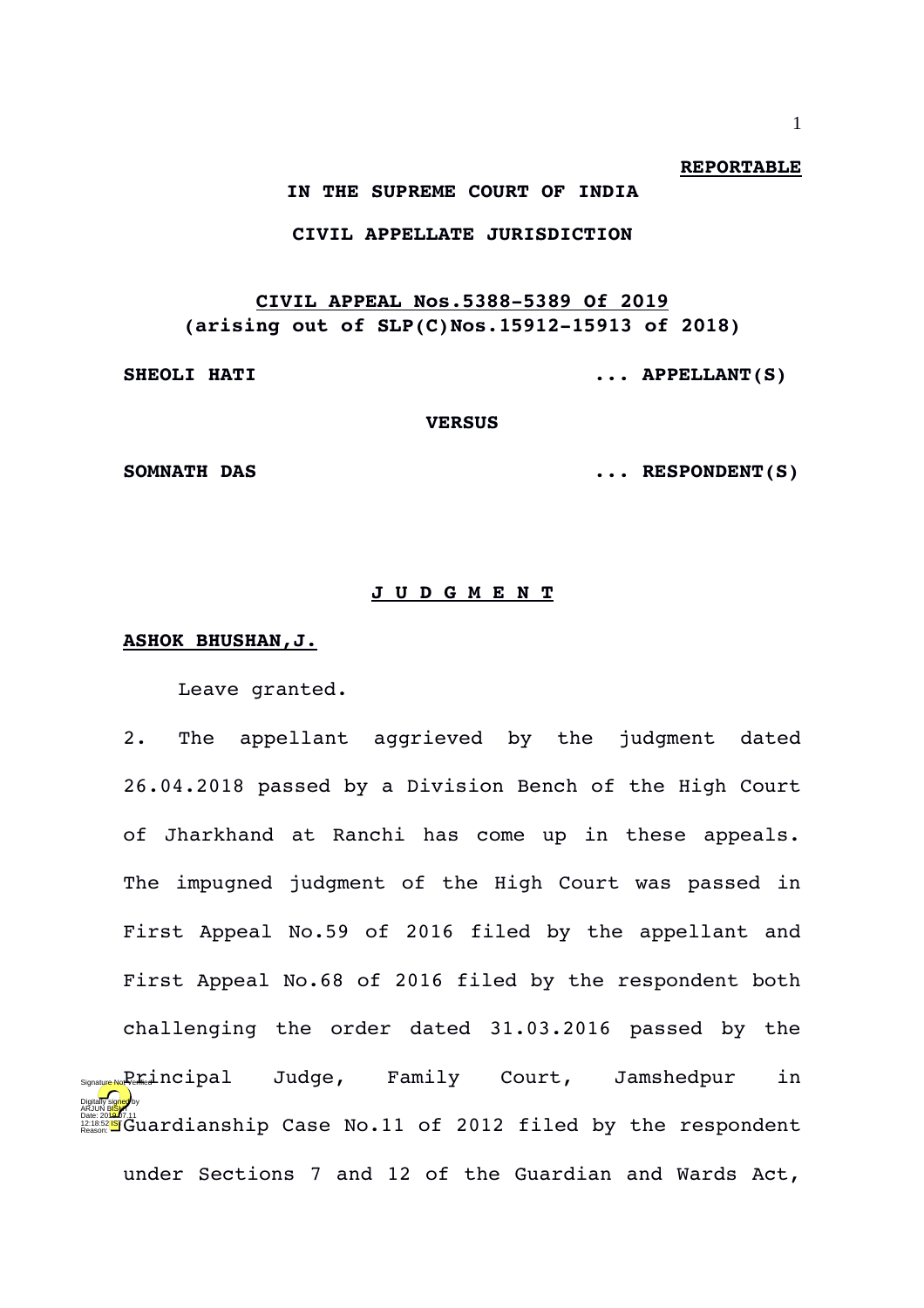3. The brief facts and circumstances giving rise to these appeals are:

3.1 The appellant and the respondent were married in the year 2003. There has been matrimonial dispute between the parties since the year 2006. A girl child was born to the appellant and the respondent on 09.04.2007, named as Aditi. The appellant filed complaint against the husband before various authorities, employer of the respondent as well as National Human Rights Commission. A a petition for seeking restitution of conjugal rights under Section 9 of the Hindu Marriage Act, 1955 was filed by the respondent at Bengaluru where the respondent was residing. In the year 2008, the appellant lodged FIR against the respondent under Section 498A of the IPC being Case No.204 of 2008. In the year 2008, the respondent filed an application for seeking a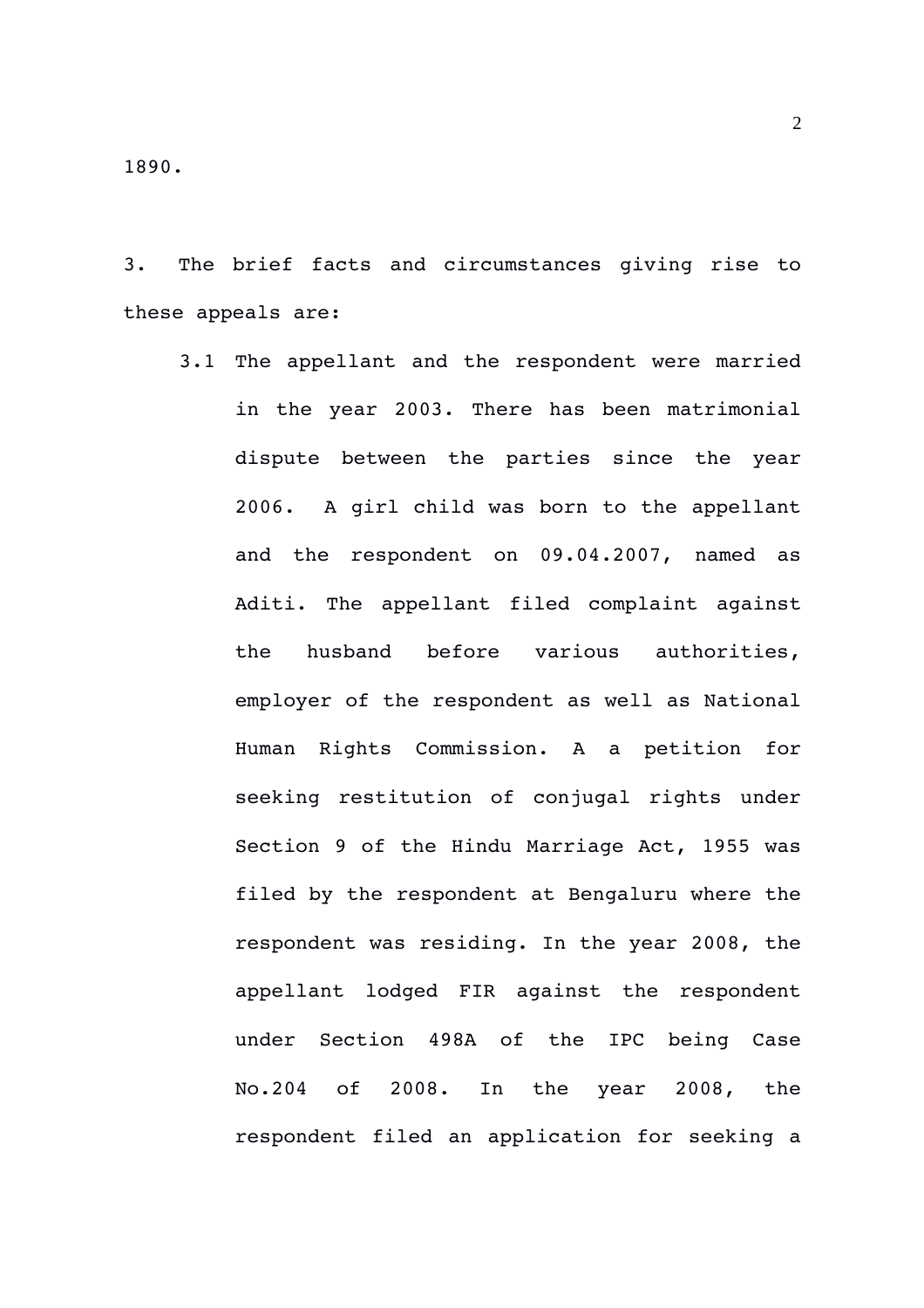decree of divorce before the Family Court, Bengaluru which was registered as Matrimonial Case No.3358 of 2008.

3.2 The respondent filed an application before the High Court of Jharkhand at Ranchi seeking anticipatory bail in connection with Kadma PS Case No.204 of 2008 in which case parties were referred to mediation and conciliation to amicably resolve their issues. On 11.09.2009, the Principal Judge, Family Court at Bengaluru granted ex parte decree of divorce dated 11.09.2009. During the pendency of the Anticipatory Bail Application being No.518 of 2009, the parties amicably settled all their disputes before Jharkhand Legal Services Authority. A Settlement dated 19.12.2009 between the parties was communicated to the High Court. As per the terms of the settlement, the respondent agreed to pay an amount of Rs.5,00,000/- as permanent alimony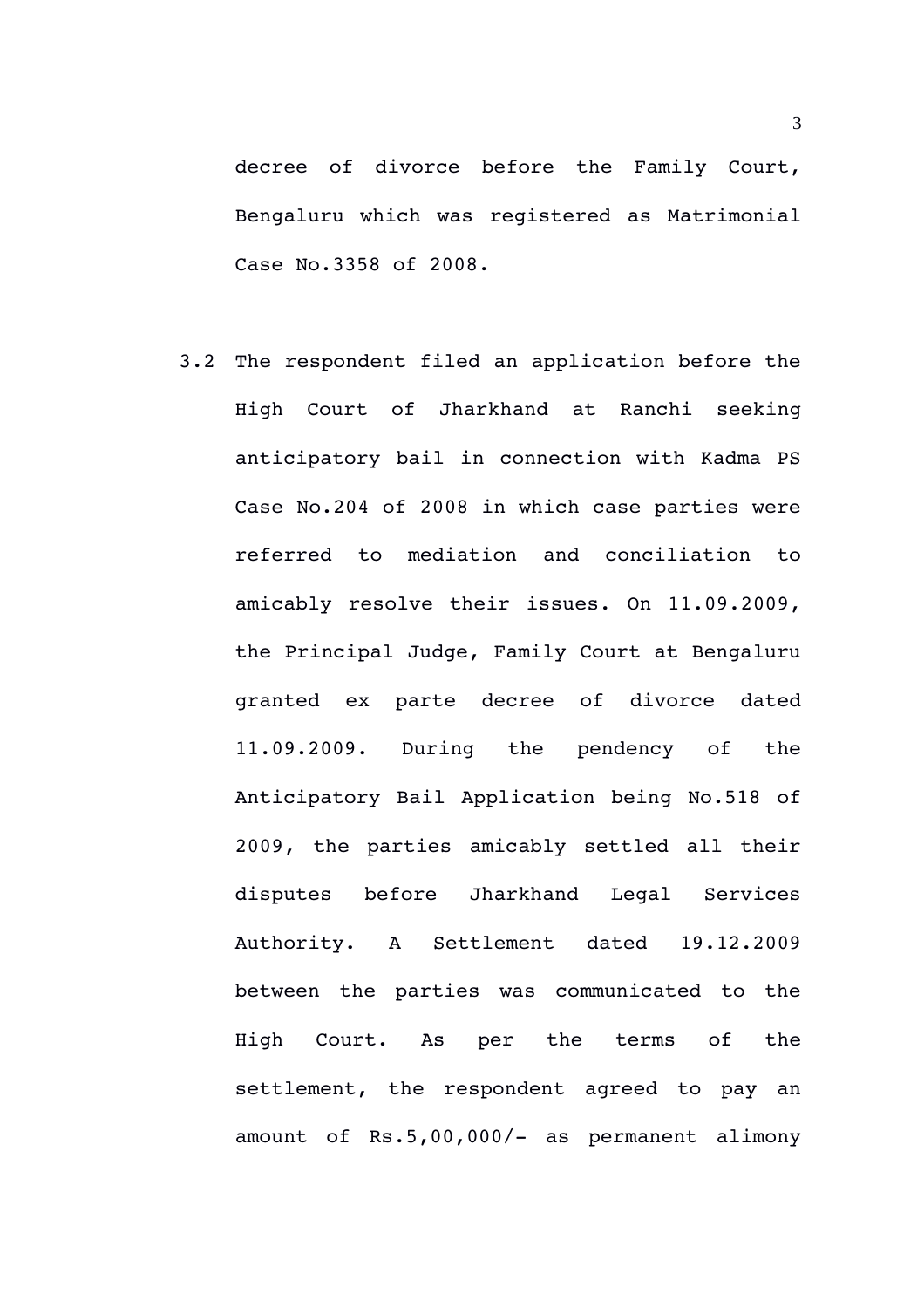to the appellant. Further, the respondent agreed to deposit a sum of  $Rs.5,00,000/-$  in the name of Aditi for her all time maintenance. The appellant further agreed not to challenge ex parte divorce decree. The appellant also agreed to allow the respondent to meet their child once in every two months starting from January, 2010. The High Court disposed of the matter in terms of the settlement.

3.3 The respondent alleging obstruction by the appellant in his visiting rights filed an application seeking custody of the child, Aditi under Sections 7 and 12 of the Guardian and Wards Act, 1890 at Bengaluru. The said proceedings under Guardian and Wards Act were transferred to Family Court at Jamshedpur under order of this Court dated 27.03.2012. The appellant filed written statement in Guardianship Case No.11 of 2012. The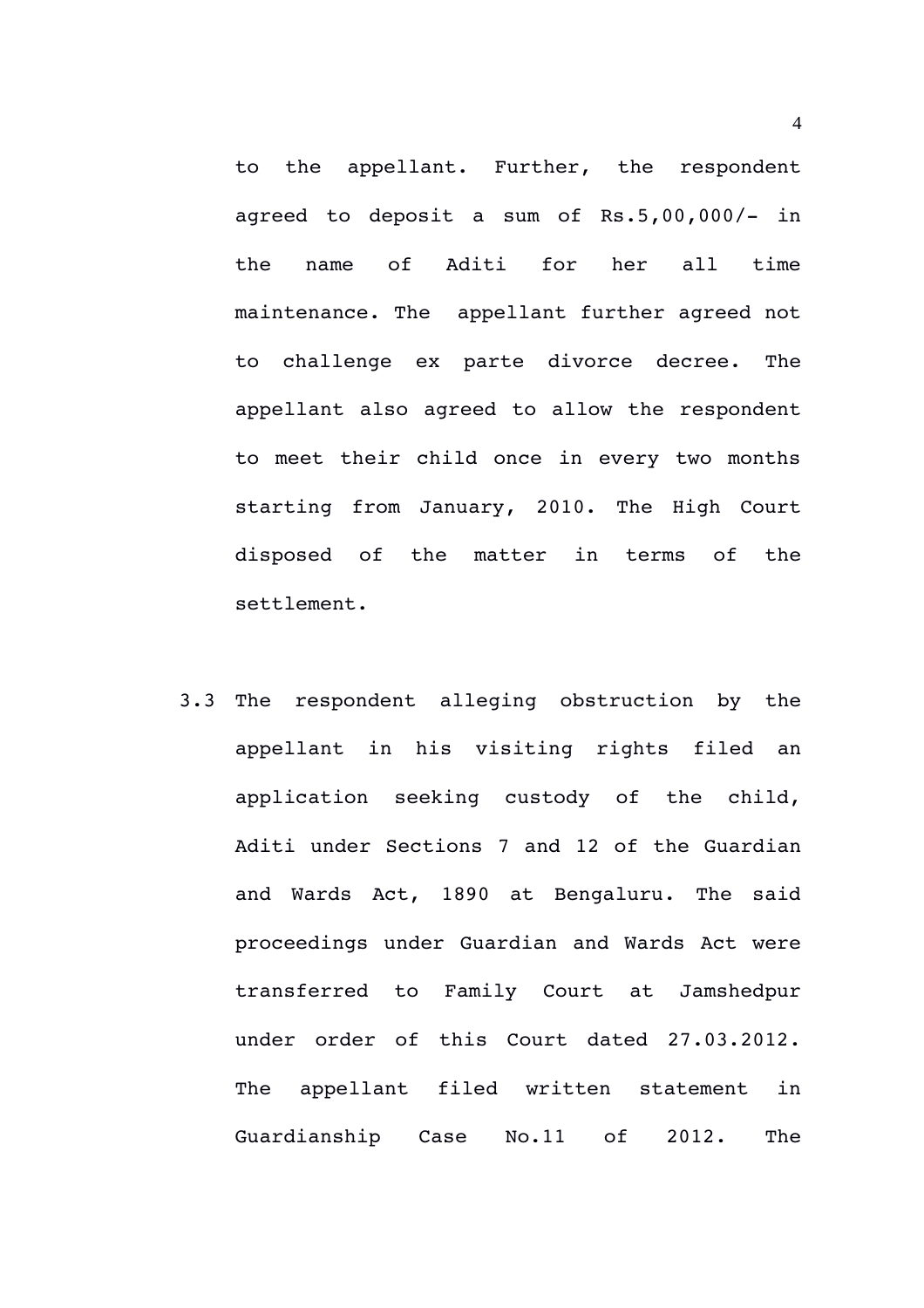respondent made an amendment application before the Family Court, Jamshedpur praying for an alternative relief for addition of a prayer in his application in Guardianship Case, i.e., for directing the child to be admitted in any reputed residential/boarding school in India at the expenses of the respondent, which amendment application was allowed by an order dated 16.05.2013. The Principal Judge, Family Court by order dated 31.03.2016 decided the Guardianship Case No.11 of 2012. It is to be noted that in the Guardianship proceedings the respondent has given up his claim of the custody of child and confined his case to alternative prayer, i.e., direction to admit the child in a boarding school. The Family Court, Jamshedpur in paragraph 41 of the judgment directed:

"41. Thus, in view of the discussions made above, I come to the conclusion that minor daughter of the petitioner and respondent Aditi Bishaskha Das shall continue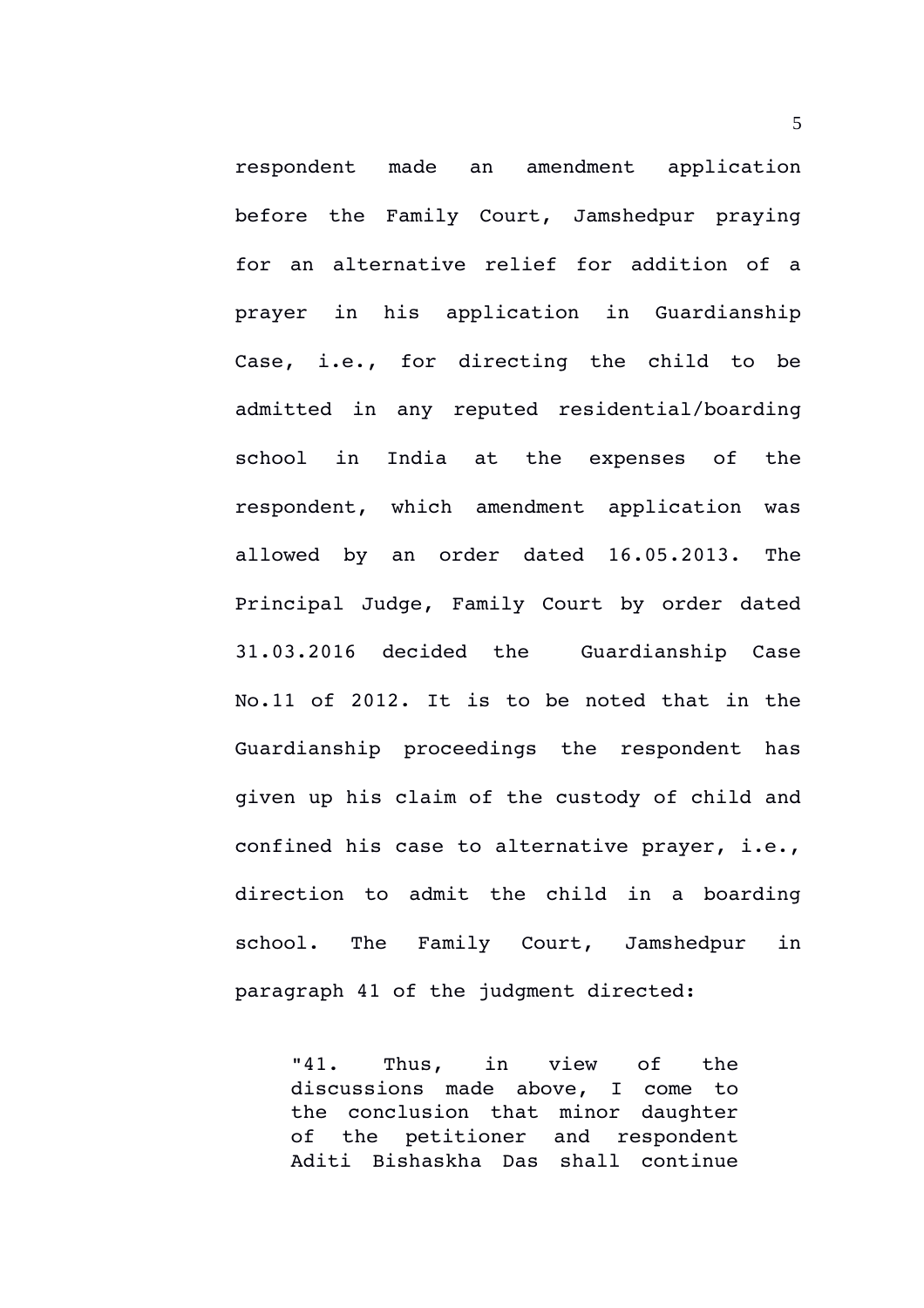in the care, custody and guardianship of her mother till she reaches the age of 11 years and shall continue to pursue her education from Jamshedpur along with her mother. However, the petitioner shall have the visitation right as is continuing since before i.e. during the pendency of the case. However, the petitioner shall be entitled to the custody of the child for half of each vacation of the school where Aditi is or shall be studying and for the first half of vacation Aditi shall be in the care and custody of her father i.e. petitioner and for the second half of the vacation she shall be under the care and custody of her mother. The vacations referred to above are the Summer and Winter vacations in every school. Further, Aditi upon attaining the age of 12 years i.e. for the  $academic$  session  $2019-2020$ she shall be sent to a boarding school of repute where she qualifies and is able to get admission. The entire cost of such Boarding School shall be borne by the petitioner and once Aditi qets into the Boading School then the respondent shall have the right to visit her daughter as permitted by the School calendar but at the cost of the petitioner and the petitioner shall pay such cost which shall include the travelling air-fare and other expenses in advance. Issue No.V is decided accordingly. The custody in course of vacation shall continue as before."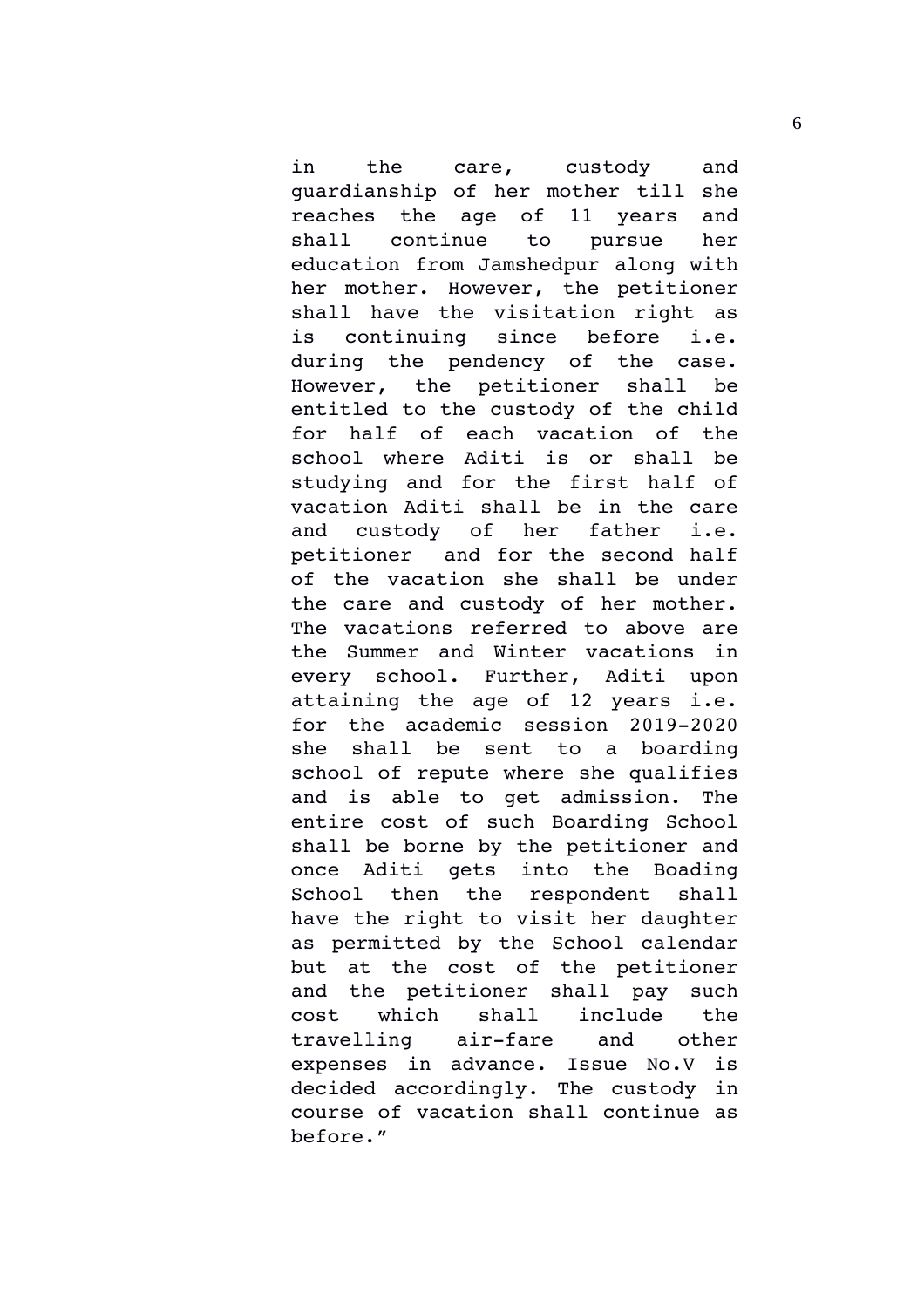- 3.4 The Family Court directed that Aditi shall continue in the custody and guardianship of her mother till she reaches the age of 11 years and continue to pursue her education from Jamshedpur. The respondent was allowed visitation right and also allowed custody of the child for half of each vacation of the school. First half of the vacation be in the care and custody of her father and second half be in the custody of the mother. The Family Court further directed that for the academic session 2019-2020 she shall be sent to a boarding school of repute where she qualifies and is able to get admission.
- 3.5 Aggrieved by the judgment of the Family Court both the parties have filed appeals in the High Court. The appellant filed First Appeal No.59 of 2016 and the respondent filed First Appeal No.68 of 2016. The High Court interacted with the child on several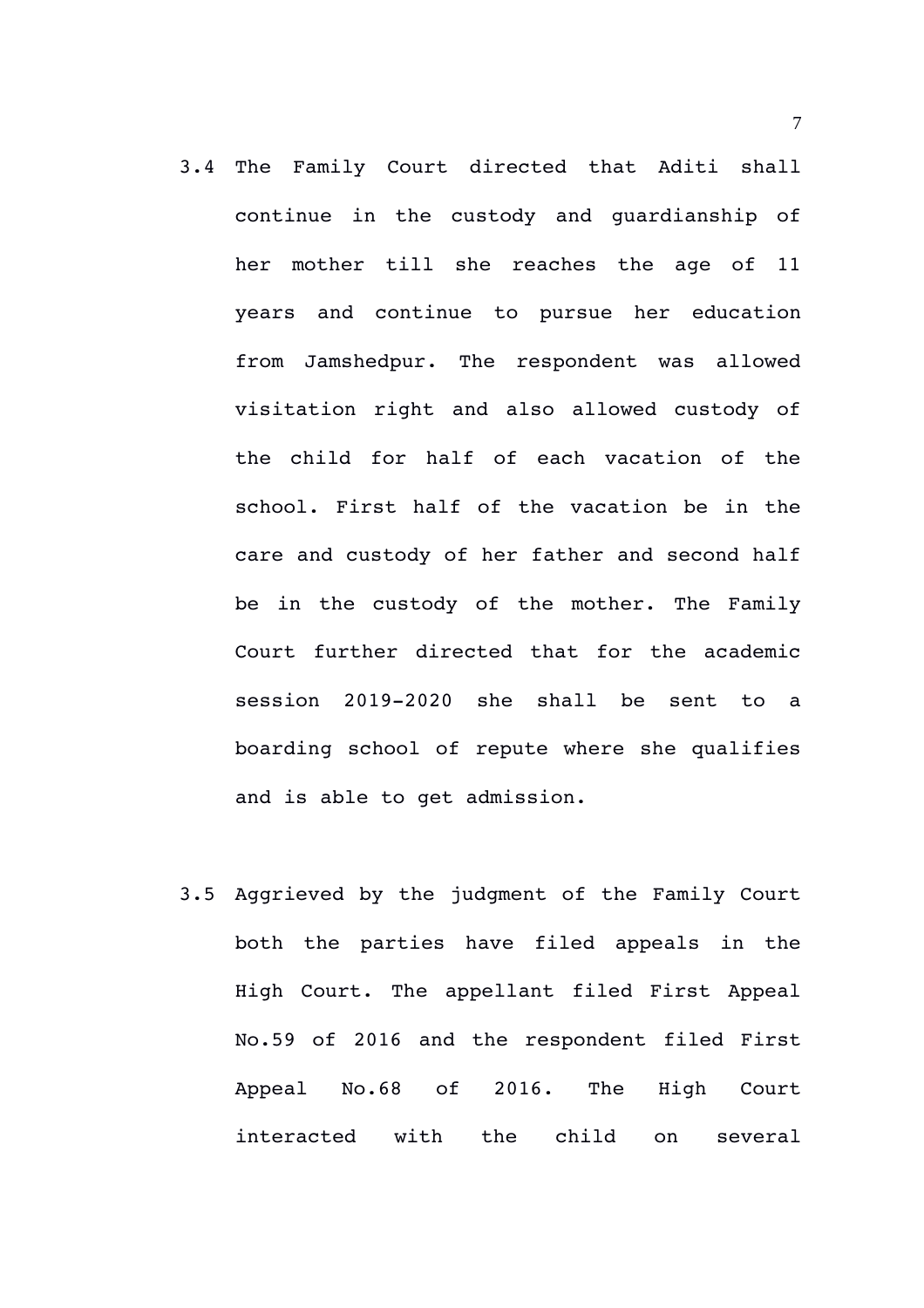occasions. The High Court in the aforesaid appeals passed an order dated 17.11.2016 proposing to the parties that the minor child be admitted in Sacred Heart Convent School, Jamshedpur which is a very qood school for girls in Jamshedpur. On 28.11.2016, the High Court directed that Aditi be admitted in Sacred Heart Convent School, Jamshedpur. The High Court also increased the visiting hours of the respondent and also permitted the respondent to get the child reqistered for admission in La Martiniere Girls School, Kolkata. Against the order dated 28.11.2016, the appellant filed  $SLP(C)$ Nos.37915-37916 of 2016 which were dismissed by this Court by order dated 23.12.2016. By the subsequent order dated 26.04.2018 which is impugned in the present appeals, the High Court directed the child to be admitted in Good Shepherd International School, Ooty in Class IV which is a residential institution affiliated to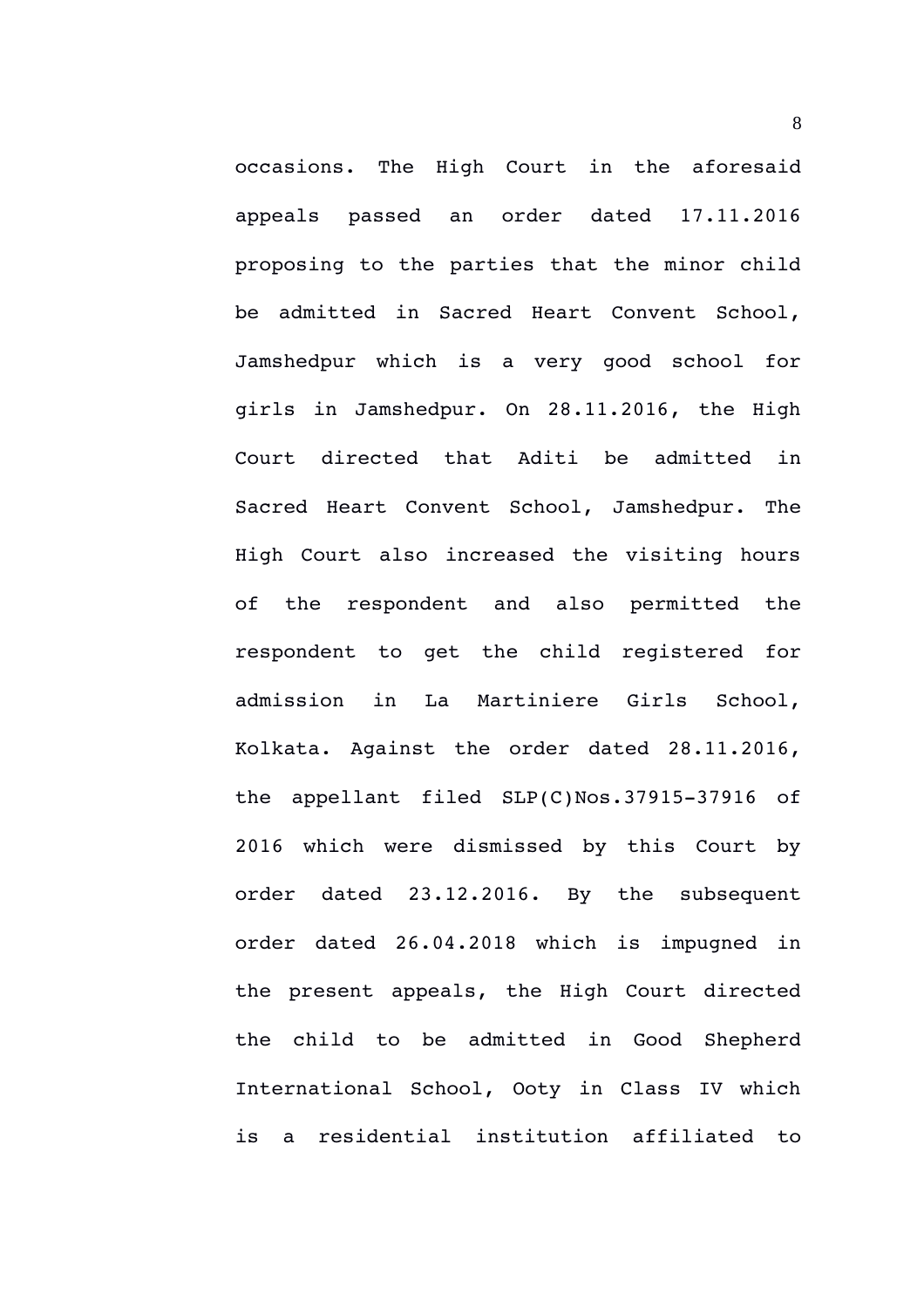ICSE for the Session 2018-2019, which commenced from 21.07.2018. These appeals were taken by this Court on 10.07.2018. In its order dated 10.07.2018 following observations were made by this Court:

"After hearing the learned counsel for the parties yesterday as well as today, we are of the opinion that there is no need to stay the directions of the High Court in the impugned order whereby the High Court has directed that the child Aditi Bisakha Das be admitted in Good Shephard International School, Ooty in Class V where the respondent has already secured admission for her. This arrangement, as per the High Court's order, is made for the Academic Year 2018-19. We also find that the High Court has passed this order after weighing and discussing all the alternatives and 2 pros and cons of the matter and has formed its opinion that it is one of the most suitable solutions.

We feel that once such an order is qiven on objective considerations, it is better that the child is admitted in the said School in the current academic year in order to find out as to how she is able to cope up with and studies in the said School at Ooty and what kind of progress she is able to make on shifting her from the present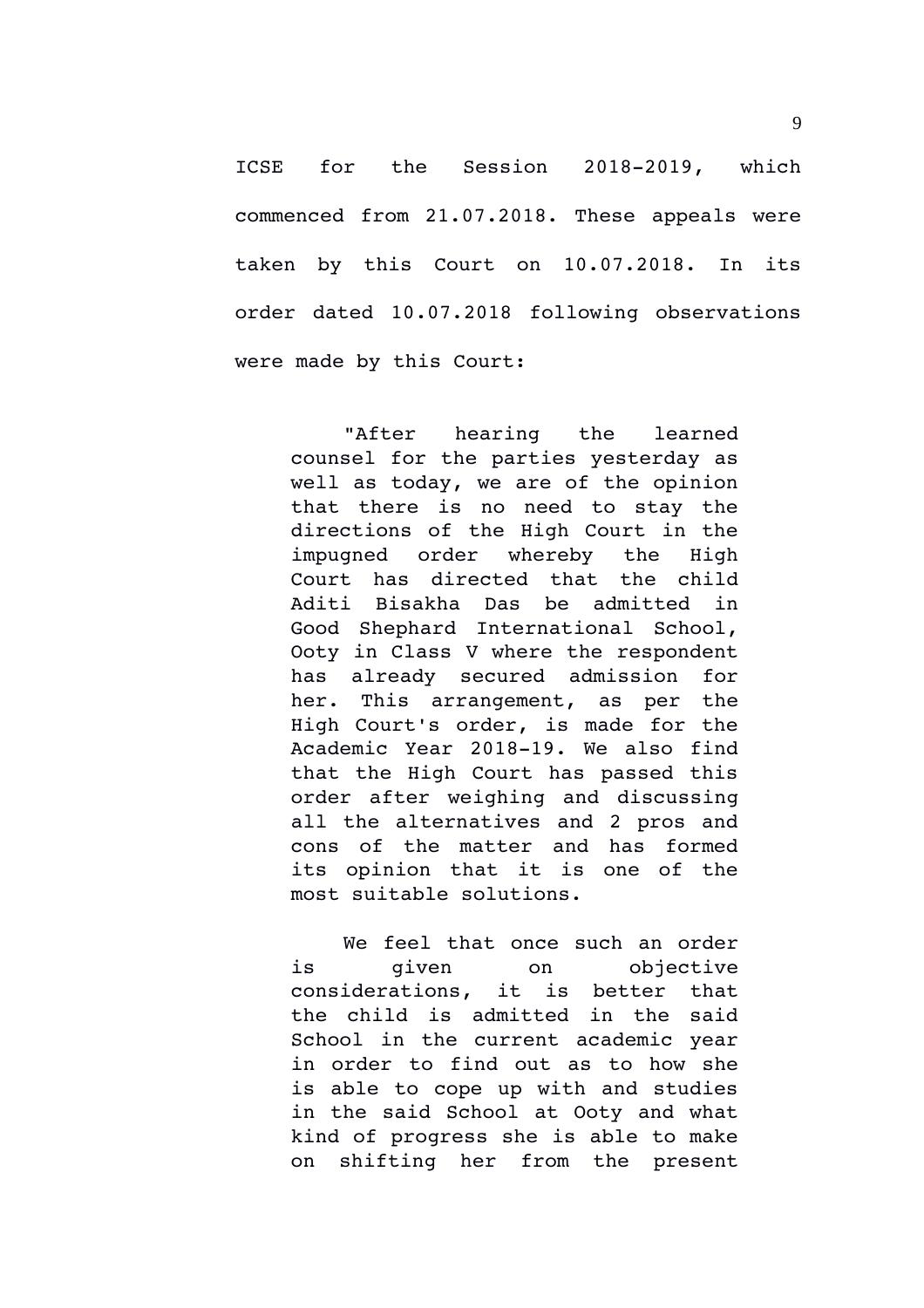atmosphere to a boarding School."

3.6 In pursuance of the order of the High Court dated 26.04.2018, ultimately, the child, Aditi was admitted in Good Shephard International School, Ooty reluctantly by the appellant. With regard to the visiting rights of the respondent orders were passed for the winter vacation by this Court on 12.12.2018. After spending second half of the winter vacation with father the child went to Jamshedpur to attend birthday of her mother on 13.01.2019. After attending birthday she was to catch a flight for Bengaluru from Ranchi. Father along with an Advocate was to take the child. On 14.01.2019 at the Airport child complained to the CISF personnel that she did not want to go along with father to Bengaluru. The CISF officer informed the concerned Police Station and the lady Police personnel interacted with the child. Although the appellant and her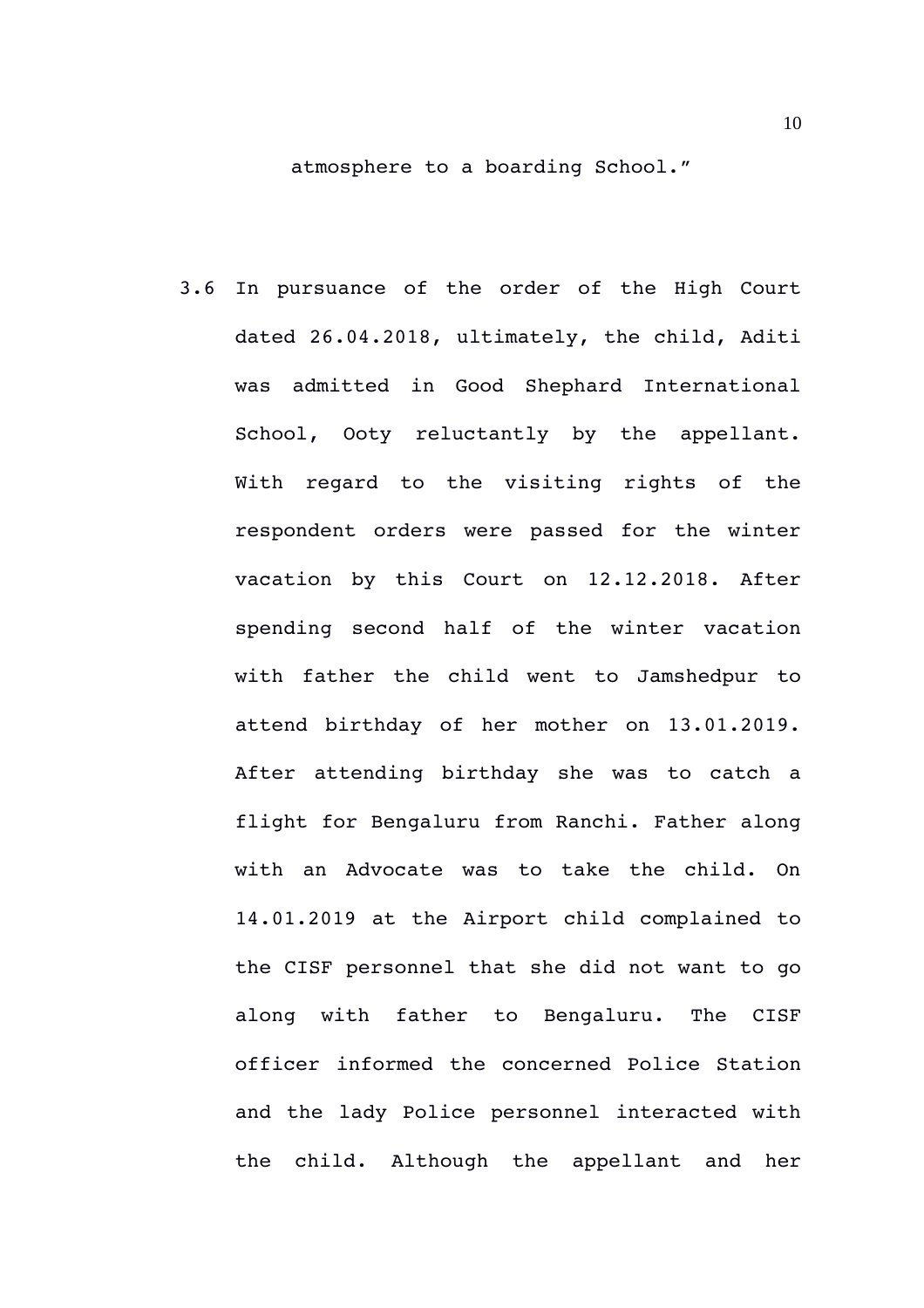father were telephonically informed but they did not come to take the child and the child was ultimately lodged in a shelter home. The Child Welfare Committee, Ranchi (Jharkhand) also interacted with the child. This Court vide order dated 21.01.2019 directed following:

"The child being student in a good school and her session coming to close, we are of the view that first thing to be done is to direct the Child Welfare Committee to send the child to the school. Respondent/father will bear all expenses for traveling of the child along with one woman companion which may be deputed by the Child Welfare Committee to take the child and handover the child to the Principal of the School. This order shall be complied by the Child Welfare Committee within three days from the date of production of this order. All other issues between the parties shall be taken care subsequently. We further direct that report of the Child Welfare Committee be submitted in a sealed cover before this Court. The Principal of the school also submit an interim report of the academic session in a sealed cover before this Court. Reports be submitted within two weeks. The school may also send detail report by the end of this academic session.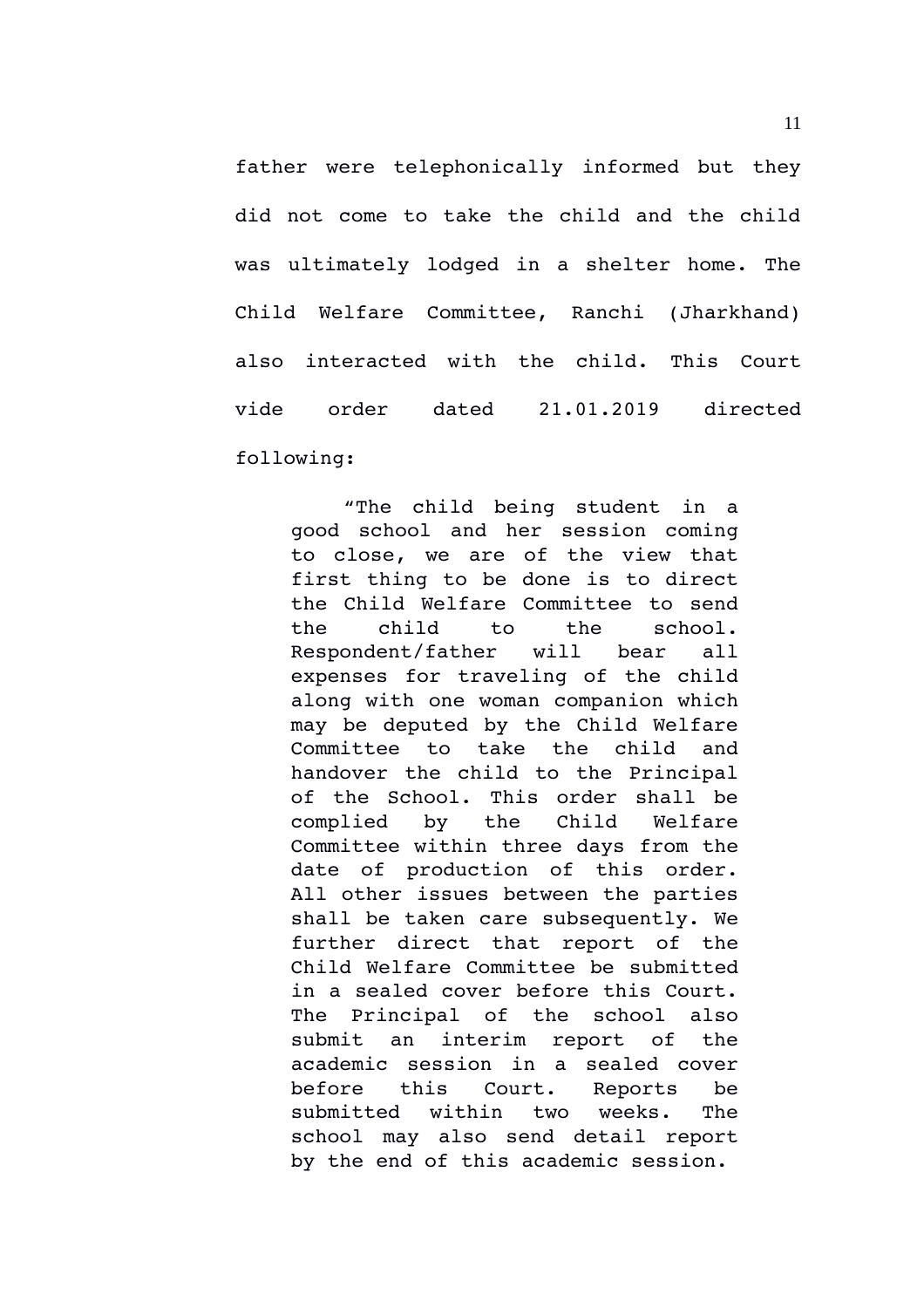Accordingly, I.A. is disposed of. List the matters after four weeks."

3.7 After aforesaid order dated 21.01.2019, the child was handed over to the School to complete her session. Further, on 21.02.2019, the report from Child Welfare Committee, Ranchi, Jharkhand and on 29.01.2019 and 02.02.2019 report from Good Shepherd International School, Tamil Nadu were received. By order dated 03.05.2019 on the request of the mother she was permitted to have the custody of the child during the entire vacation with effect from 22.05.2019. Thereafter, the matter was heard on 01.07.2019.

4. Learned counsel for the appellant submits that the child is not doing well at Good Shepherd International School, Ooty and she has suffered medical issues also.

12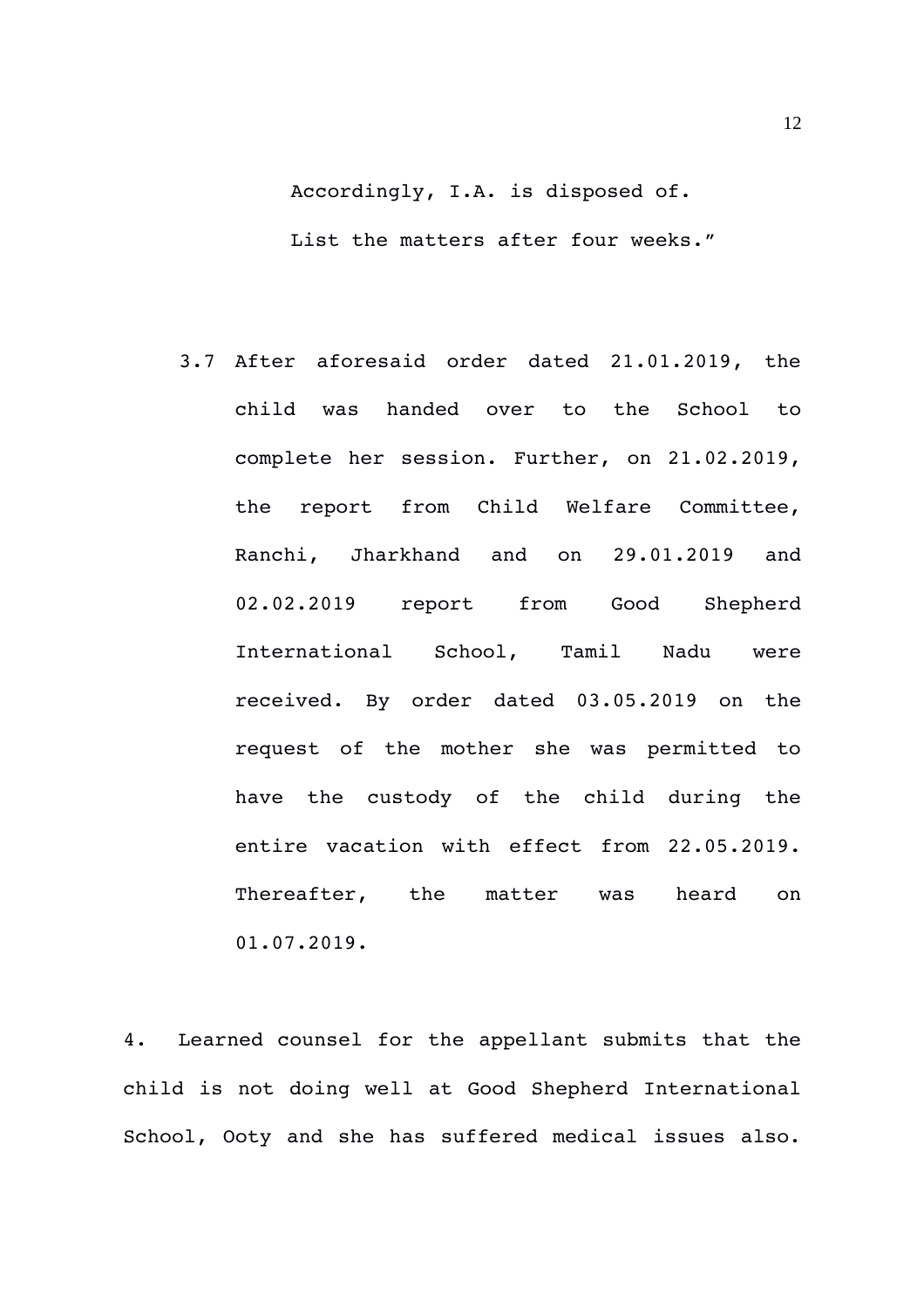The appellant submits that proper medical care was not taken by the School. Learned counsel submits that the appellant has always contended that child shall be allowed to get her education at Jamshedpur where the mother is residing. An I.A.No.74433 of 2019 has been filed by the appellant where the second prayer is that Aditi to be admitted in some reputed school for the Academic Session 2019-2020 in Jamshedpur or alternatively Aditi be admitted in some boarding school near Jamshedpur. In the application, the appellant has referred to La-Martiniere Girls School, Kolkata and Loreto Convent Entally, Kolkata.

5. Learned counsel for the appellant has also referred to medical prescription dated 20.05.2019 of one Dr. Devi Prasad Rao, Child Specialist, Hospital Road, Ooty and one further prescription dated 07.06.2019 of Aditi from Zila Mansik Swasthaya Karyakaram, Jamshedpur, East Singhbhoom, Jharkhand.

6. Learned counsel for the respondent refuting the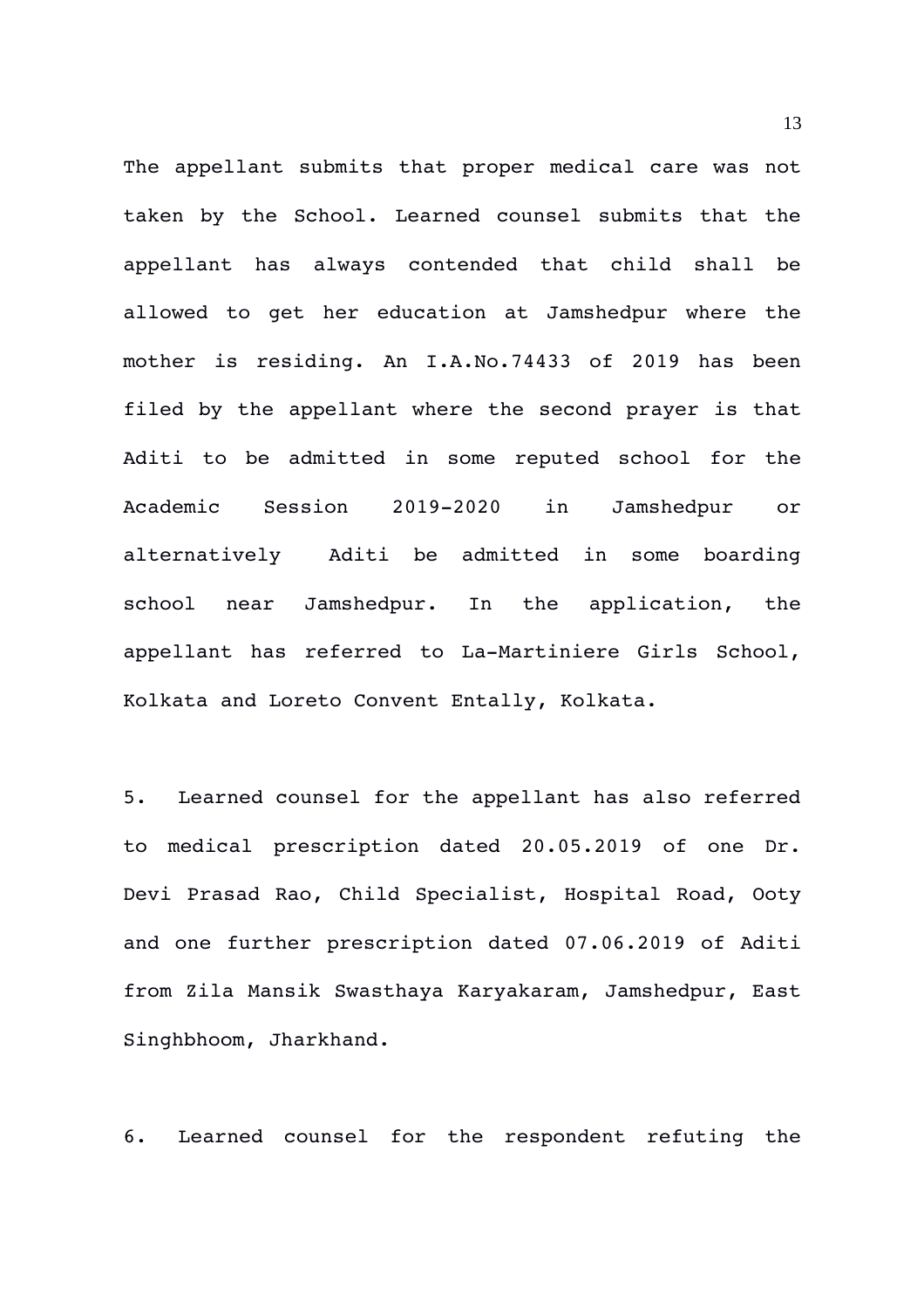submissions of the counsel for the appellant contends that child Aditi has done very well in the institution, Good Shepherd International School, Ooty. In reply filed by the respondent, the respondent has referred to various progress reports and certificates issued by the Good Shepherd International School of the child for Academic Session 2018-2019. Learned counsel submits that the child has shown over all development and her participation in all the activities inside the classroom and outside, there is no complaint of health issues. She participated in several competitions and got prizes and certificates. The weight and height has specially increased. In the reply affidavit, learned counsel has referred to co-curricular report card of the child. In her progress report, she has been promoted to Class VI. It is submitted that it is the appellant, who has always been creating hindrance in normal development of the child. She has always been from day one poisoning the child against the respondent. The child has always been tutored to make complaint against the respondent. The child is treated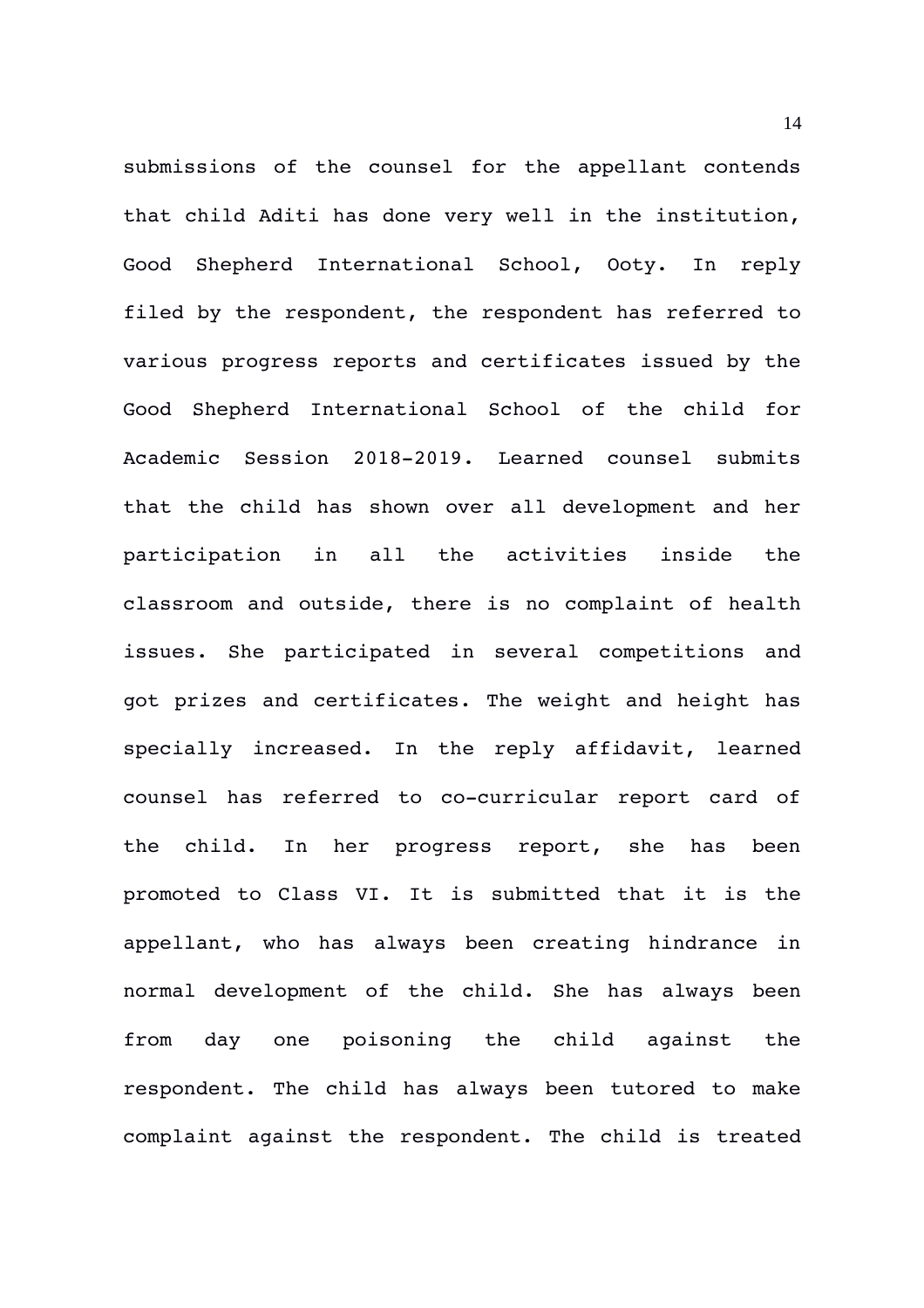in a manner by the appellant so as to alienate her from father. The child was in neutral environment and has done well in the school in all fields which instead of being appreciated by the appellant, she still wants that child be taken out from the School for which several tricks have been played by the appellant.

7. We have heard the learned counsel for the parties and perused the records.

8. Before we proceed to enter into the submissions of the parties, it is useful to refer to the order passed by the High Court on 26.04.2018, which is impugned in the present appeals. As noted above, the child was initially studying in the institution, where appellant is a teacher, i.e., Motilal Nehru Public School, Jamshedpur. Now, pursuant to the orders of the High Court, the child was admitted for the Academic Session 2017-2018 in Sacred Heart Convent School, Jamshedpur. The High Court has noticed the report of Sacred Heart Convent School, Jamshedpur, which was received from the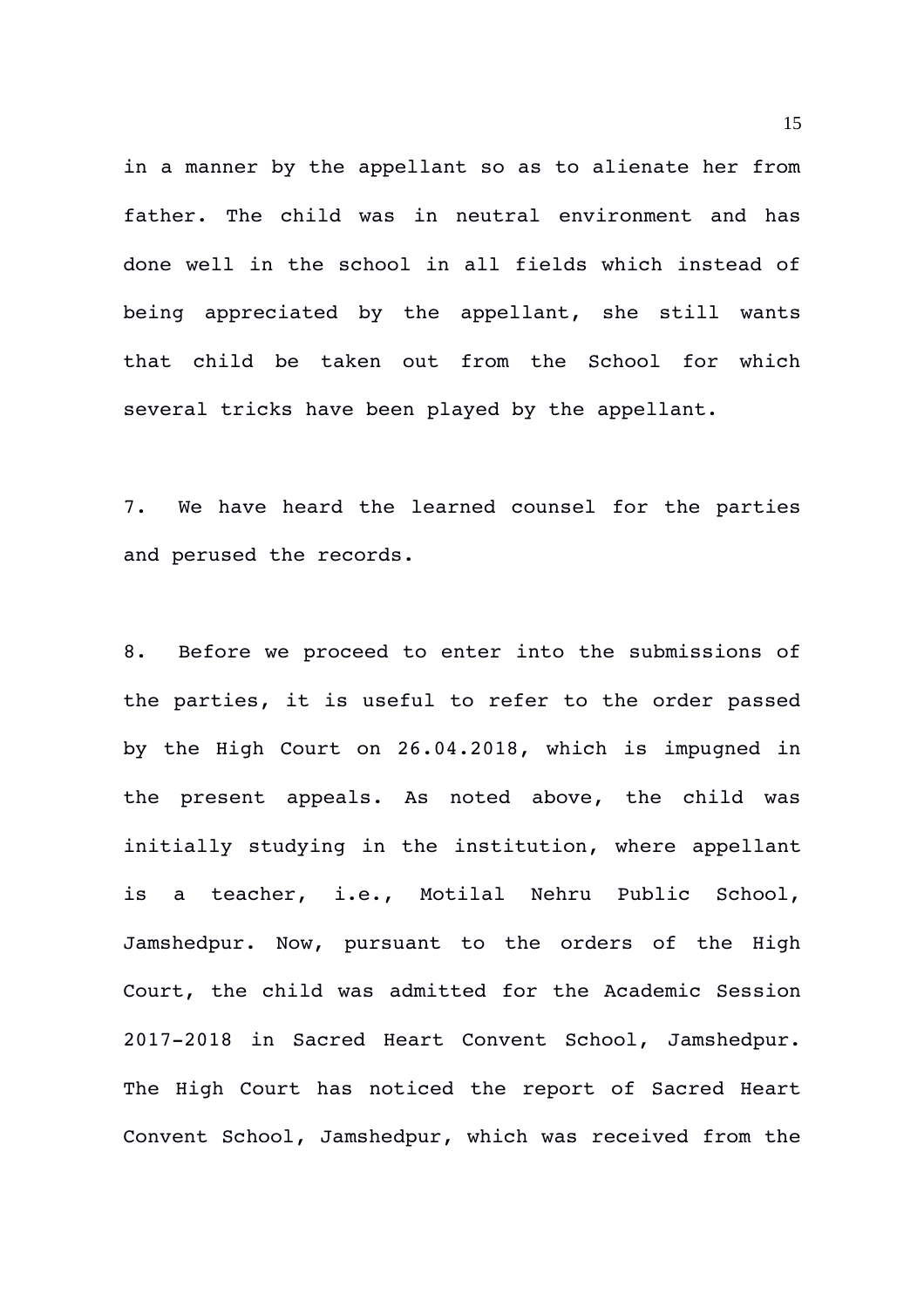School on 21.03.2018. The report has been extracted by the High Court in paragraph No.16 of the judgment, which is to the following effect:

""Sub:-School Performance Report of Aditi Bishakaha Das.

Sir,

With reference to CASE No.-Cont.(Cr.)-08/2017 dated 4600/17.03.2018, Aditi Bishakaha Das, who is presently studying is Std. V, having Admission No.16510, is trying her best to come up to the average level.

In the year 2017 when Aditi was admitted in Sacred Heard Convent School she was below average in her studies. Whenever her mother was called by the class teacher her heath was not permitting to visit the class teacher and the co-ordinator of the Primary School. It seems home atmosphere is not contucive for the child to perform well in her studies.

The child is in the school only for six hours and the rest of the time the child is at home. Aditi is an intelligent girl. Parents cooperation is very important. It is up to the parents to help the child and to co-operate with the school authorities. Environment is very important for the child's performance and to do well in her studies. It is up to the parents to decide her further. Residential school might held her to do well in her future studies.

Sister Mridula Ac.

Principal, Sacred Heard Convent School, Jamshedpur."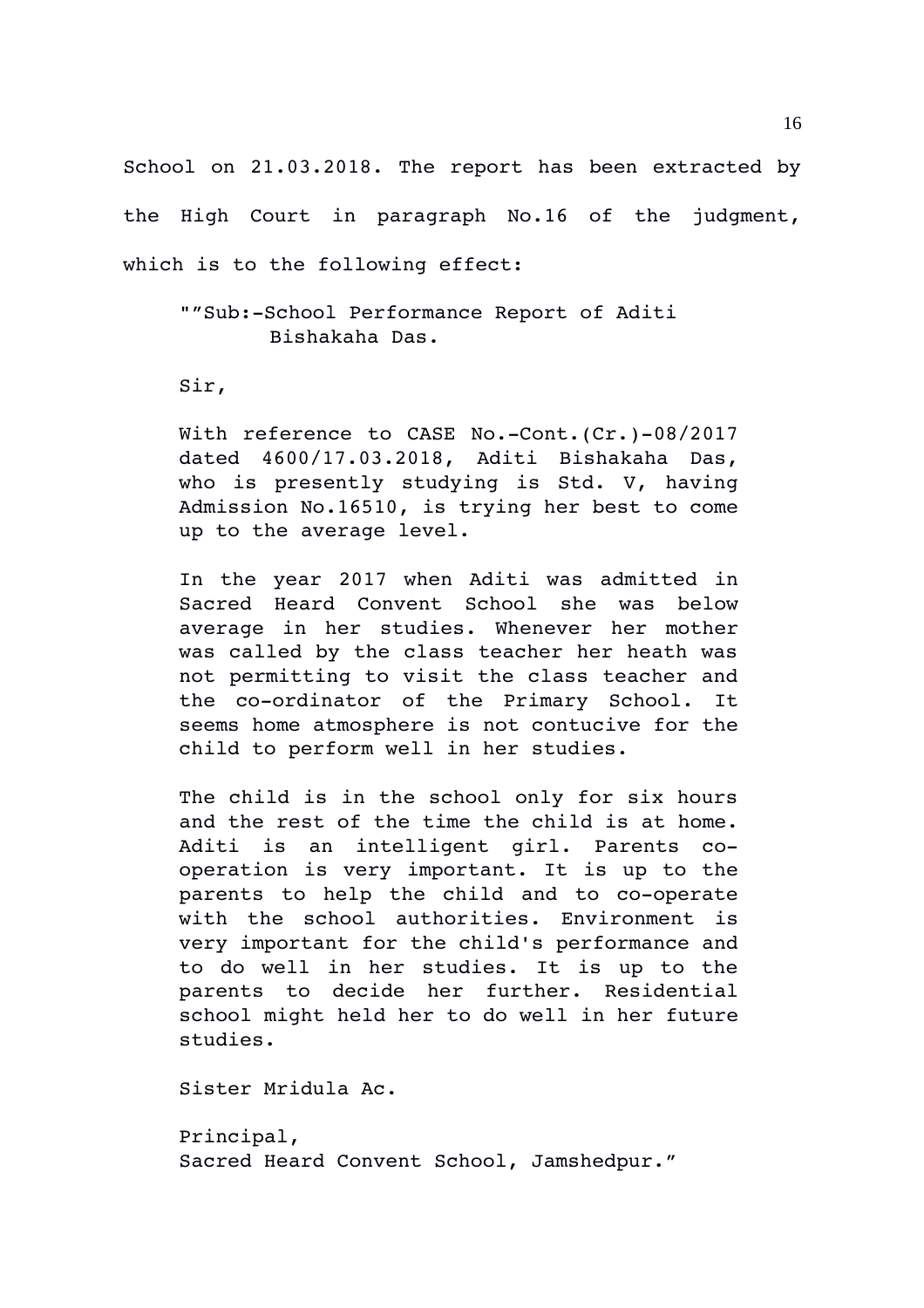9. Another factor which has been taken into consideration by the High Court is the report of the District Probation Officer, East Singhbhum, Jamshedpur which was called for by the Court. By letter dated 10.04.2018, the District Officer, Jamshedpur has submitted that report regarding well being of the child Aditi. in paragraph No. 5 with regard to Educational condition, following was opined:

"5. Educational condition: Now Aditi is in Std.5 in Sacred Heart School in Jamshedpur. Acceding to her School progress report card, she is an average student but talking with Aditi, this investigator founded that she is an intelligent girl. In the better educational atmosphere and without any type of stress or tension she will do better for her future."

10. The High Court in paragraph 21 ultimately said:

"21. Considered thus, in the totality of the facts and circumstances, we are inclined to accede to the request of the father to allow the child to be admitted to a reputed school i.e. Good Shepherd International School, Ooty in Class-V which is affiliated to ICSE. The session 2018-19 commences from 21.07.2018. In that way, the girl would not lose any valuable period of the session as it is yet to commence. As informed by the father, aptitude

17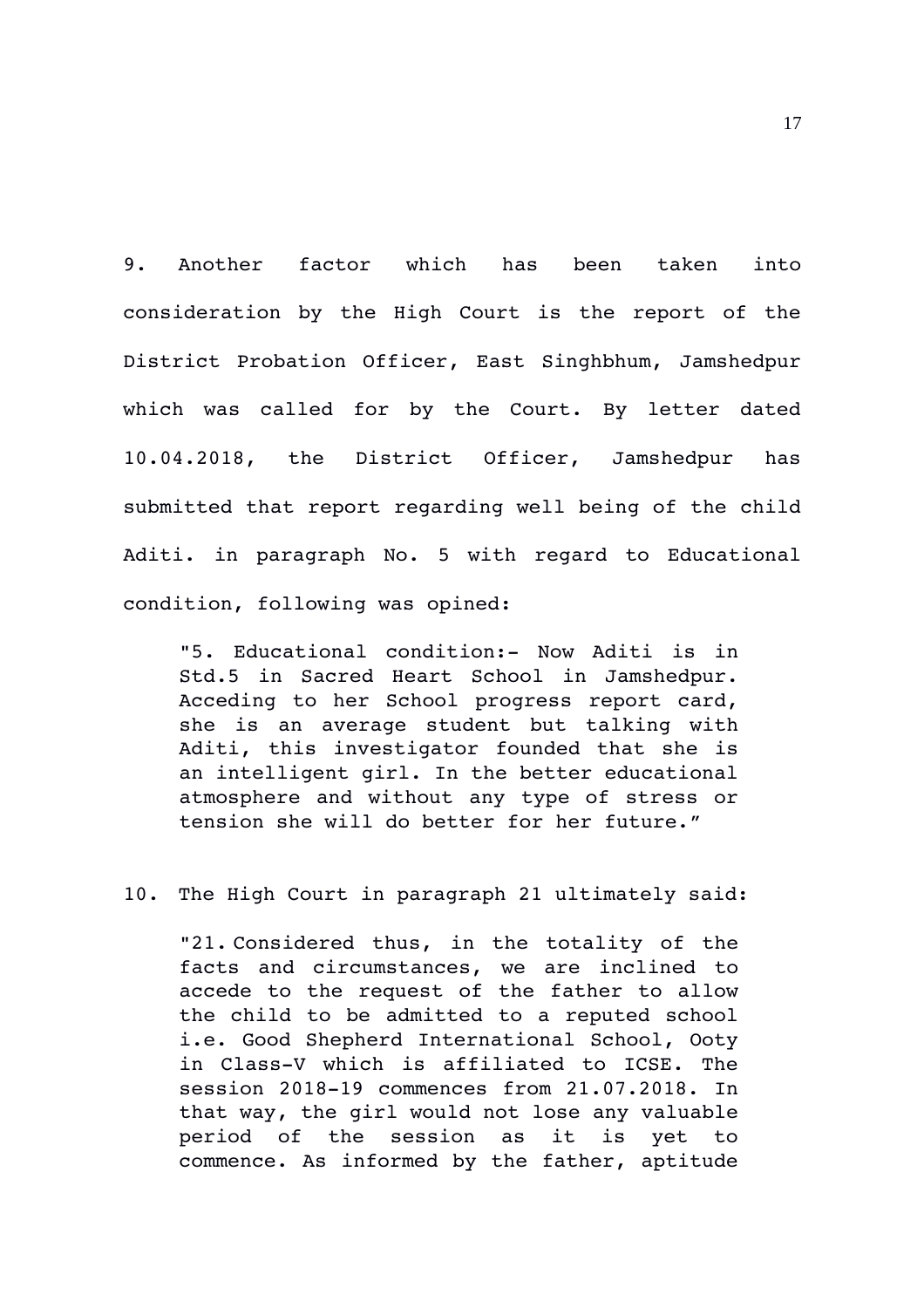test and personal interview is to be held before 10.05.2018. Good Shepherd International School, Ooty as its brochure shows was established in 1977 and has the facilities of best teaching and learning practices, services and opportunities provided by a team of committed mentors and facilitators. It has a knowledge village, a reputed Finishing Schools for qirls along with 9-hole qolf course, hospital, bank, vegetable farms, dairy and poultry. It is spread over 150 acres of verdant land in Nilgiris in Tamil Nadu, India. Avowedly, it has a state of art infrastructure for academic and boarding talent to deliver world class education. There are houses for the students from Class VI to XII. The Institution is a Member of the Council of International Schools, a benchmark of world class school education. It has a distinguished faculty who are exposed to global developments and reside within the Global Village to devote complete time to make the learning experience for the students an enriching one."

11. The order impugned indicates that the High Court has not finally decided both the appeals filed against the order dated 31.03.2016 of the Family Court. The matter has been kept pending by the High Court. The High Court had directed that after child is admitted in the school the matter should again be posted before the High Court to file compliance report.

12. As noted above, the application which was filed by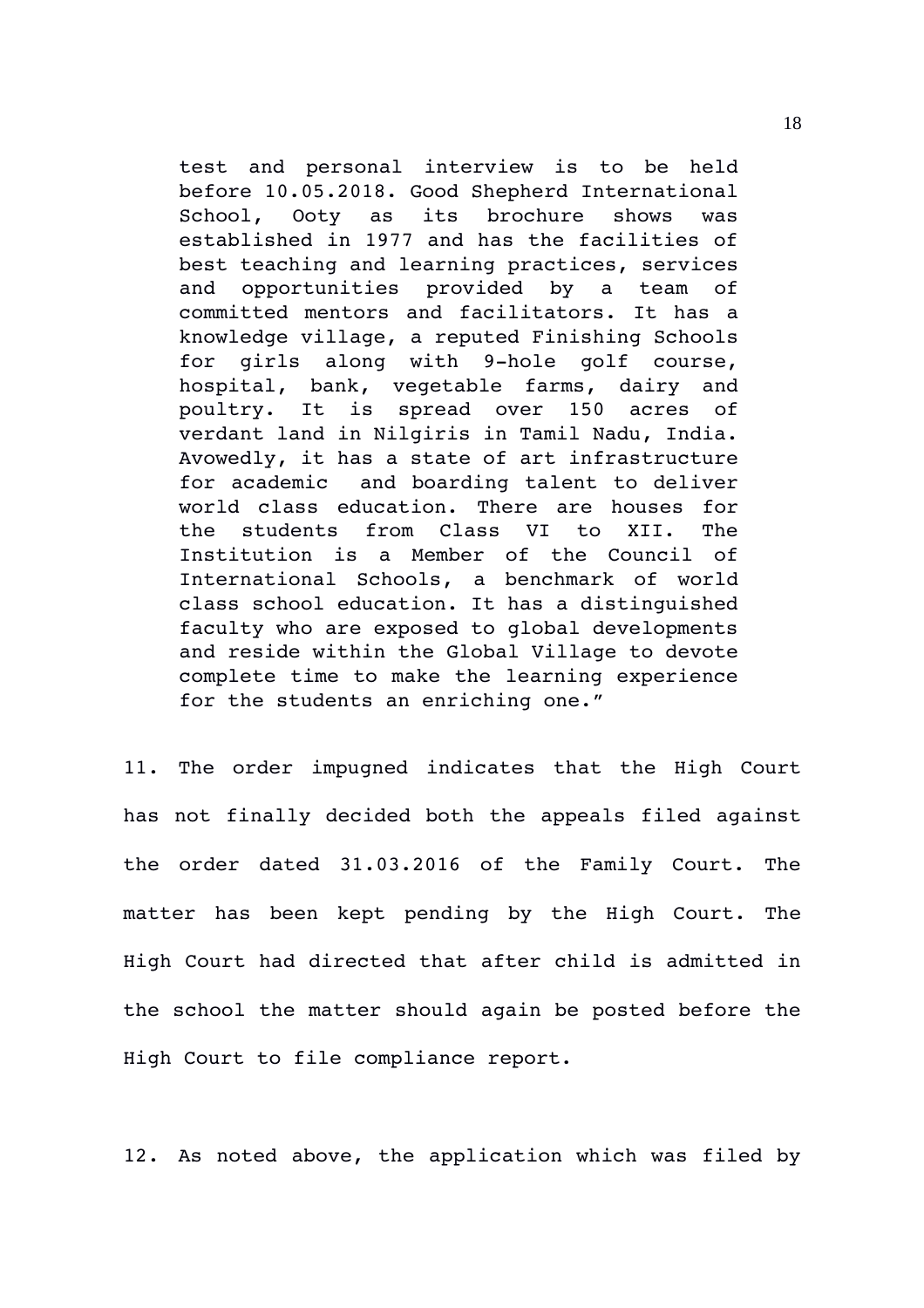the respondent before the Family Court under the Guardian and Wards Act, 1890 was confined only to the consideration of the issue as to whether child Aditi should be directed to be admitted in a boarding school. The respondent has given up his claim of custody of the child and has only pressed his prayer of sending the child to the boarding school.

13. It is also relevant to note that it is the respondent, who is bearing all expenses of the child in the boarding school at Ooty, which are more than Rs.10 lakhs p.a. In addition to the above expenses of the school, the respondent also offered to bear expenses of flight charges and stay of the appellant when she visit the child at Ooty from Jamshedpur. From the material on the record, we are satisfied that the respondent's intention has always been that the child should get best education at a neutral environment, which may help in developing her personality. It is also to be noticed that the appellant has right from beginning opposing the prayer of the respondent to send the child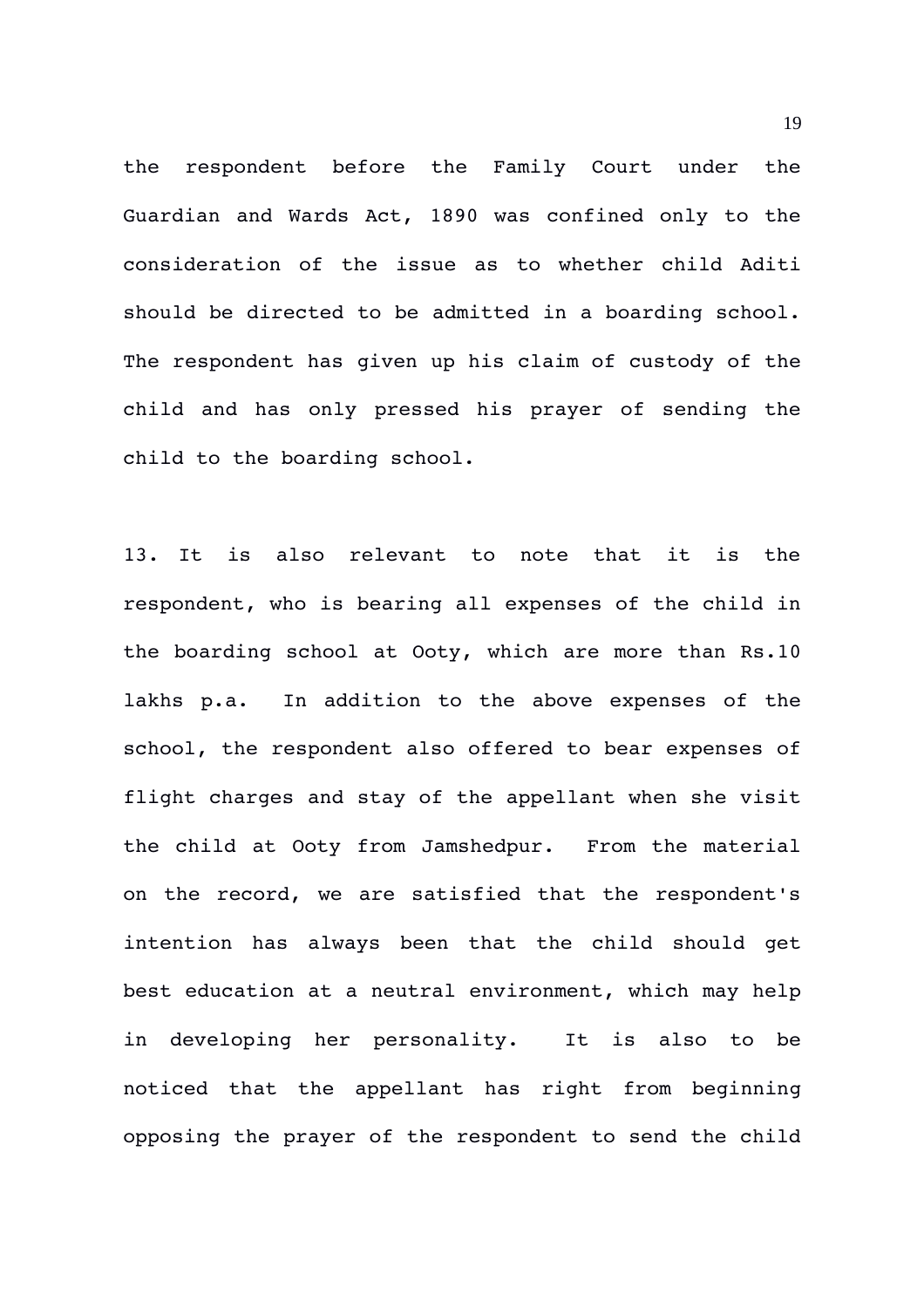in the boarding school and tried to find fault with the school at Ooty. In the circumstance in which the child is there, the Court has to take extra caution and precaution to ensure that the child is kept away from negative influences.

14. As noted above, even the Family Court has directed for admitting the child in boarding school but from Academic Session 2019-2020. The High Court initially directed that the child to be admitted in Sacred Heart Convent School, Jamshedpur and after receiving a report from the said School, the High Court directed for admission of Aditi in Good Shepherd International School, Ooty for the Academic Session 2018-2019, which order is under challenge in these appeals.

15. As noted above, we in our order dated 10.07.2018 declined to stay the directions of the High Court for admission of Aditi in Good Shepherd International School, Ooty in Class V. The order passed by the High Court, impugned, in these appeals, has been given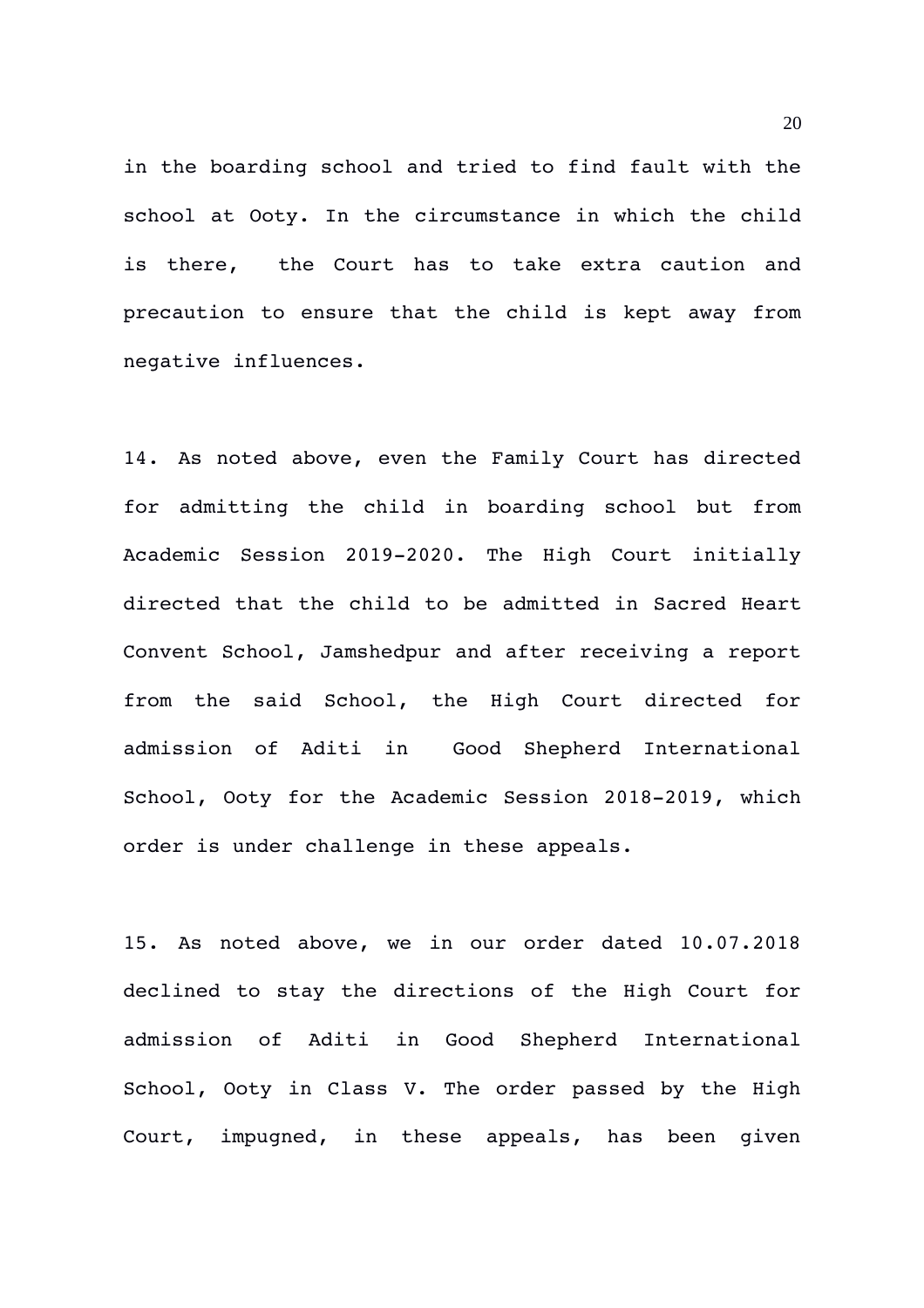effect to and both the appeals being still pending in the High Court awaiting final decision, we are of the view that the High Court may finally decide the appeals after hearing the parties. Order dated 26.04.2018 having been given effect to, we see no justification in interfering with this order at this stage. Learned counsel for the parties submitted that this Court may itself decide all the issues finally but the appeals against the order of the Family Court being awaiting the final decision of the High Court. it is appropriate that the High Court may be requested to decide the appeals finally.

16. Before we close, few observations on the issues which have arisen before us need to be made. The present is a case, where limited issue has arisen regarding qiving education to the child in boarding school or to permit the status quo regarding education of the child as was on the date when the Family Court passed order dated 31.03.2016. When the child has to go in the environment, where there is marital discord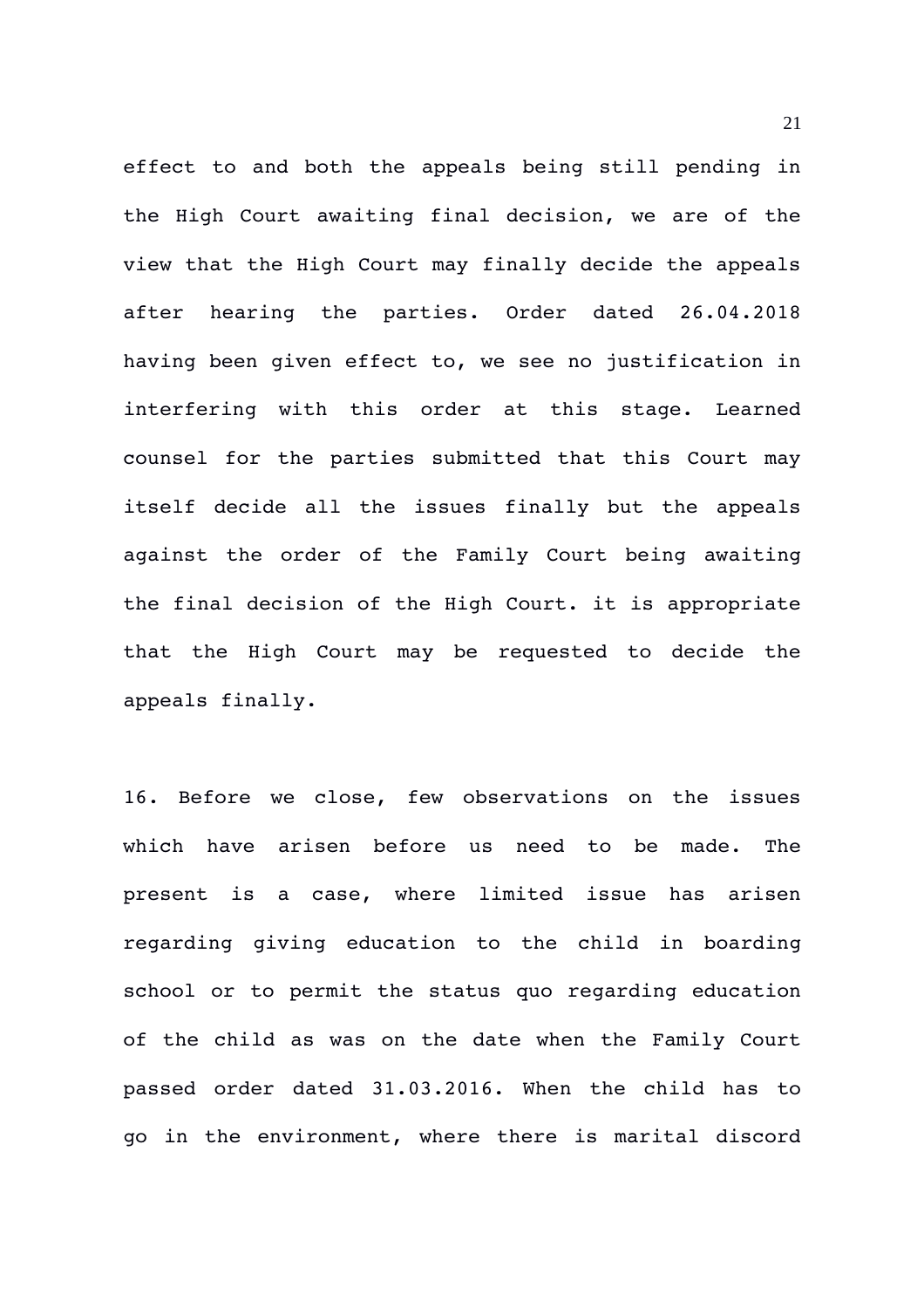between her parents affecting the peace of mind of all including the parents and children, child suffers physical and mental distress. The ill consequences of the discord between mother and father effect the child in her normal upbringing and is a negative factor on child's personality and upbringing. This Court in **Vivek Singh vs. Romani Singh, (2017) 3 SCC 231,** has discussed the term "Parental Alienation Syndrome". In paragraph No.18 of the judgment, following was observed:

"18. ….......................Psychologists term it as "The Parental Alienation Syndrome". It has at least two psychological destructive effects:

- (i) First, it puts the child squarely in the middle of a contest of loyalty, a contest which cannot possibly be won. The child is asked to choose who is the preferred parent. No matter whatever is the choice, the child is very likely to end up feeling painfully guilty and confused. This is because in the overwhelming majority of cases, what the child wants and needs is to continue a relationship with each parent, as independent as possible from their own conflicts.
- (ii) Second, the child is required to make a shift in assessing reality. One parent is presented as being totally to blame for all problems, and as someone who is devoid of any positive characteristics.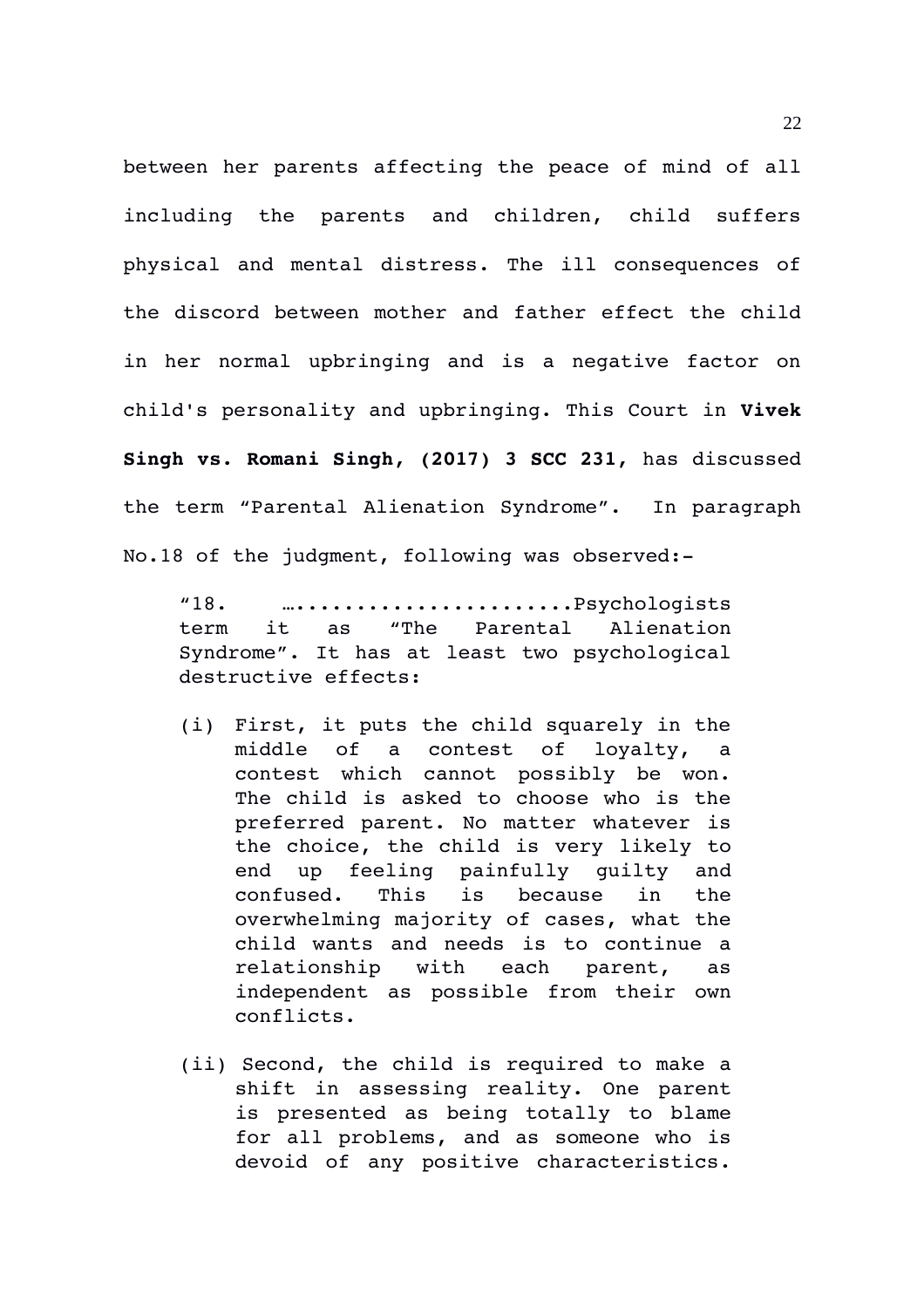Both of these assertions represent one parent's distortions of reality.

17. In the above case also there was bitter fight between father and mother. The Family Court has allowed the custody of the minor girl child to the father by dismissing the petition of the respondent-mother for custody. The High Court on appeal decided the entitlement of the custody of the child to the mother. Aggrieved by the order of the High Court, father had filed the appeal in which backgrounds the above observations were made by this Court. The ill effect on child, due to discord between the parents with negative feeling against each other has natural effect, which hinders the child's normal development.

18. It is well settled that while taking a decision regarding custody or other issues pertaining to a child, welfare of the child is of paramount consideration. This Court in **Gaurav Nagpal vs. Sumedha Nagpal, (2009) 1 SCC 42,** had occasion to consider the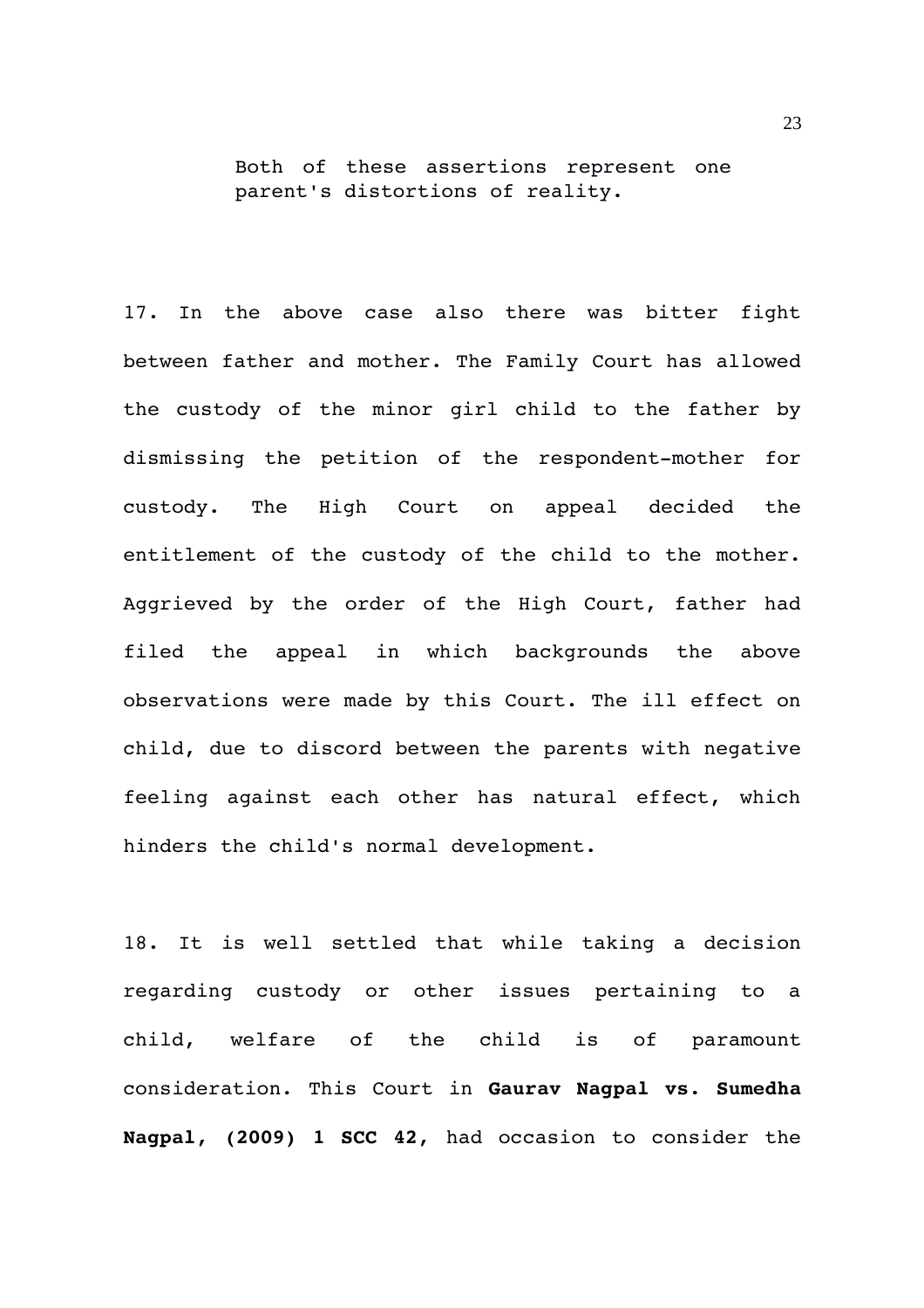parameters while determining the issues of child custody and visitation rights, entire law on the subject was reviewed. This Court referred to English Law, American Law, the statutory provisions of Guardian and Wards Act, 1890 and provisions of Hindu Minority and Guardianship Act, 1956, this Court laid down following in paragraph Nos. 43, 44, 45, 46 and 51:

"**43.** The principles in relation to the custody of a minor child are well settled. In determining the question as to who should be given custody of a minor child, the paramount consideration is the "welfare of the child" and not rights of the parents under a statute for the time being in force.

**44.** The aforesaid statutory provisions came up for consideration before Courts in India in several cases. Let us deal with few decisions wherein the courts have applied the principles relating to grant of custody of minor children by taking into account their interest and well-being as paramount consideration.

**45.** In Saraswathibai Shripad Ved v. Shripad Vasanji Ved, ILR 1941 Bom 455 : AIR 1941 Bom 103; the High Court of Bombay stated;

"....It is not the welfare of the father, nor the welfare of the mother, that is the paramount consideration for the Court. It is the welfare of the minor and of the minor alone which is the paramount consideration....."

(emphasis supplied)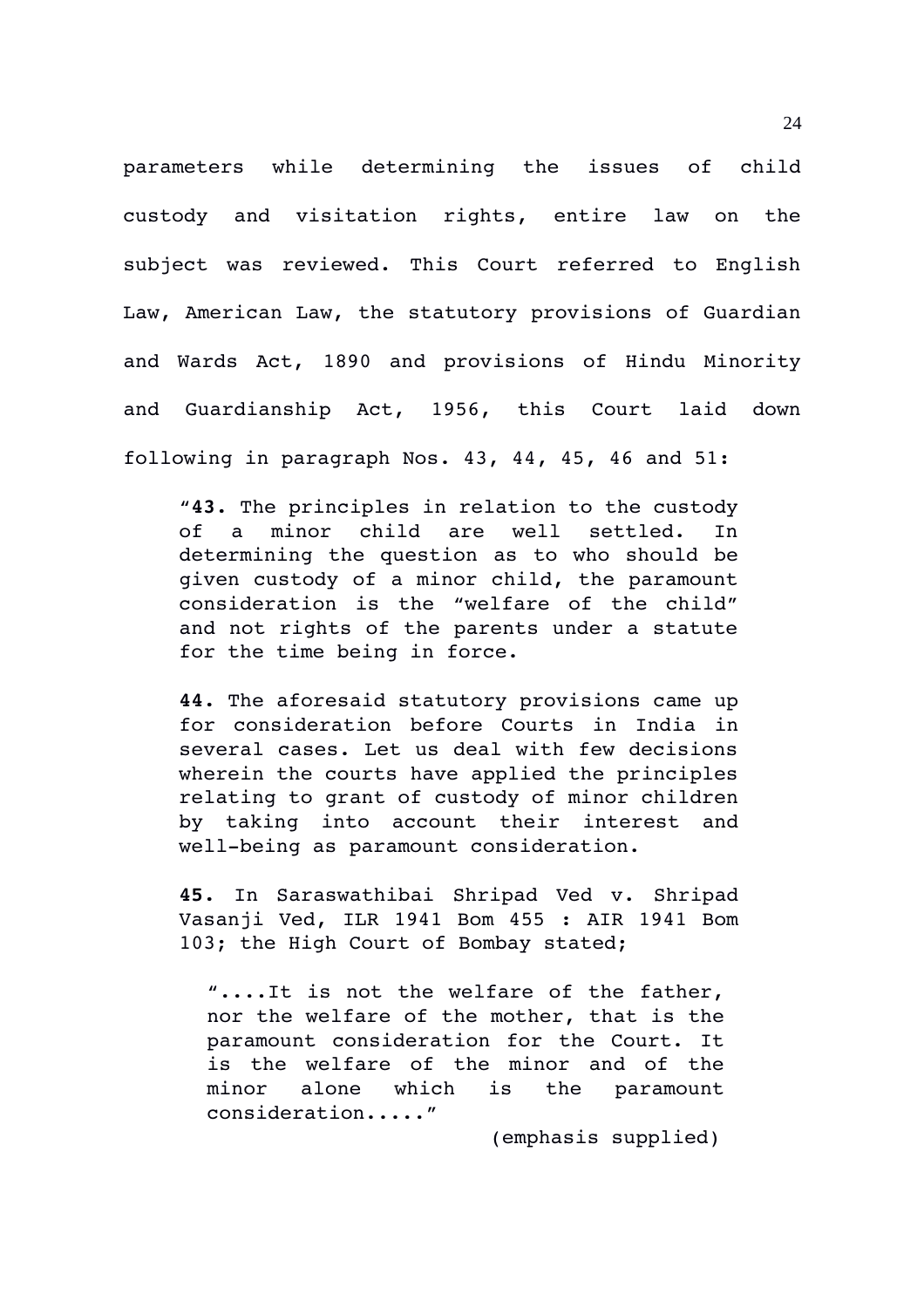**46**. In Rosy Jacob v. Jacob A. Chakramakkal, (1973) 1 SCC 840, this Court held that object and purpose of the 1890 Act is not merely physical custody of the minor but due protection of the rights of ward's health, maintenance and education. The power and duty of the Court under the Act is the welfare of minor. In considering the question of welfare of minor, due regard has of course to be given to the right of the father as natural guardian but if the custody of the father cannot promote the welfare of the children, he may be refused such guardianship.

51. The word "welfare" used in Section 13 of the Act has to be construed literally and must be taken in its widest sense. The moral and ethical welfare of the child must also weigh with the Court as well as its physical wellbeing. Though the provisions of the special statutes which govern the rights of the parents or quardians may be taken into consideration, there is nothing which can stand in the way of the Court exercising its *parens patriae* jurisdiction arising in such cases. "

19. Every child has right to proper health and education and it is the primary duty of the parents to ensure that child gets proper education. The Courts in exercise of *parens patriae* jurisdiction have to decide such delicate question. It has to consider the welfare of the child as of paramount importance taking into consideration other aspects of the matter including the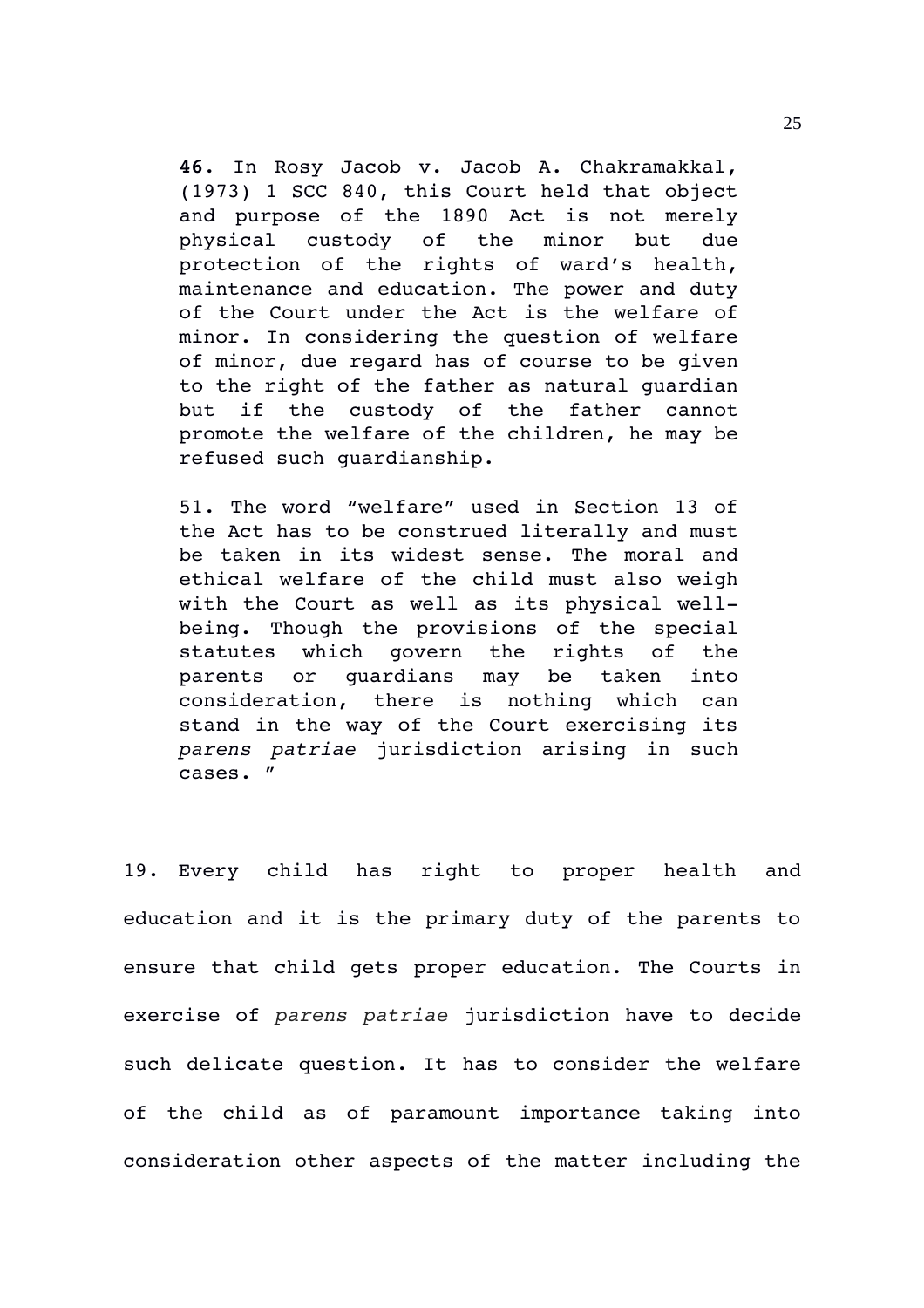rights of parents also. In reference to custody of a minor, this Court had elaborated certain principles in **Thrity Hoshie Dolikuka vs. Hoshiam Shavaksha Dolikuka, (1982) 2 SCC 544,** where this Court again reiterated that welfare of the child is of paramount importance. In paragraph No.17, following was laid down:

"**17.** The principles of law in relation to the custody of a minor appear to be wellestablished. It is well-settled that any matter concerning a minor, has to be considered and decided only from the point of view of the welfare and interest of the minor. In dealing with a matter concerning a minor, the Court has a special responsibility and it is the duty of the Court to consider the welfare of the minor and to protect the minor's interest. In considering the question of custody of a minor, the Court has to be guided by the only consideration of the welfare of the minor."

20. In the above case, the issue of minor girl came for consideration in the context of custody. The mother, who was school teacher wanted to send the child to boarding school, which was opposed by the father, who wanted to have custody of the minor girl. It is to be noted that in the said case the minor girl has expressed her wish not to go to boarding school. This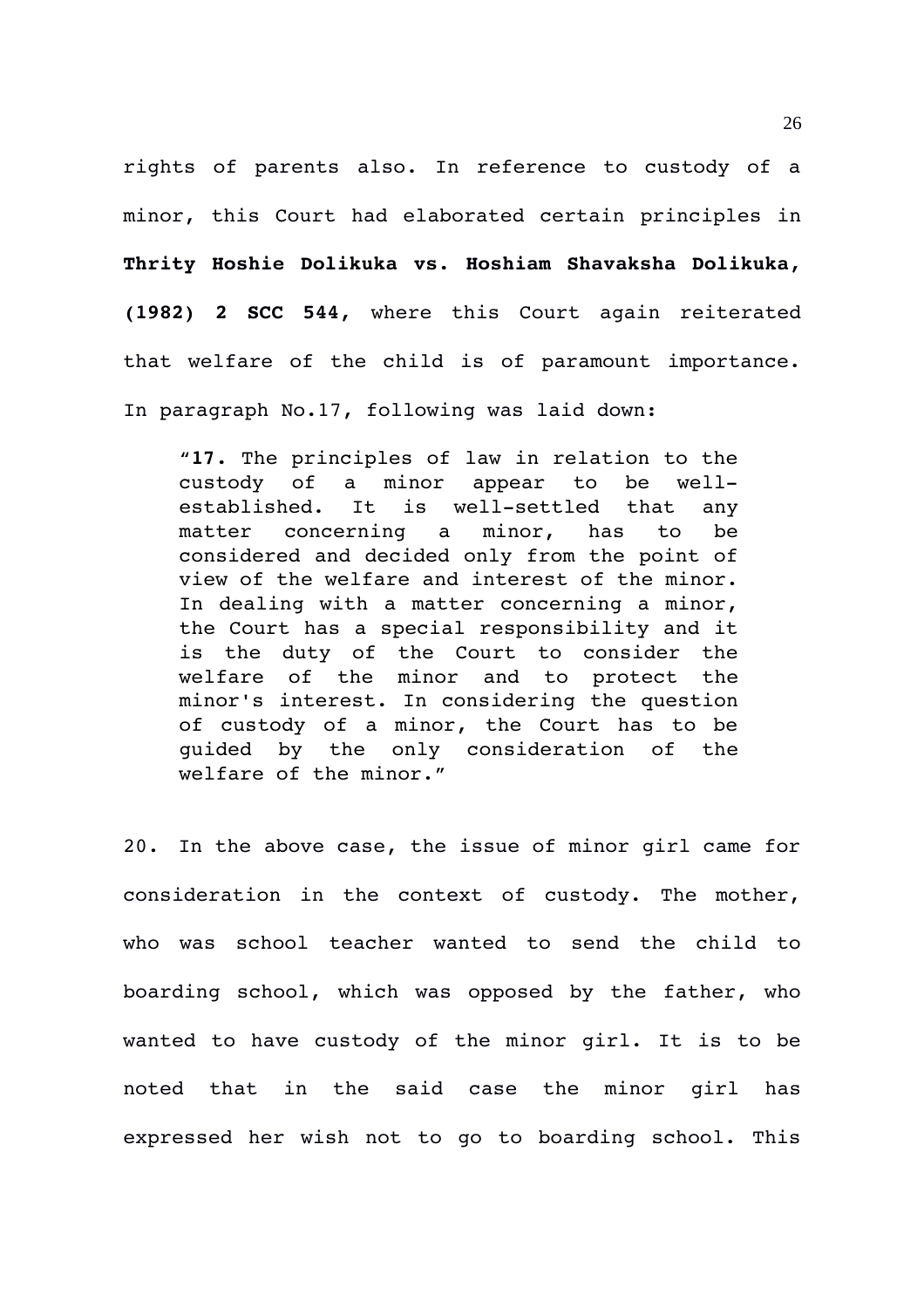Court held that in embittered relationship between the parents and the attempt of one spouse poisoning the mind of other spouse has disastrous effect. In paragraph Nos. 32 to 35 following was laid down:

"**32.** The effect on the little girl of the embittered relationship between her parents and the attempt of the father to poison the mind of the daughter against her mother and to alienate her from the mother has been simply disastrous. The intelligent and sensible girl, distressed at the acrimony between her parents, who wanted to spend her time with each of her parents as she is deeply attached to both, as recorded by Lentin, J. in his order dated June 28, 1979, was on the verge of near nervous break-down as noted by the Division Bench in its judgment dated July 31, 1981. The various orders passed in between which we have set out at length also, indicate what great mental strain and agony the little girl had suffered because of the acrimonious dispute between her parents. During this period of two years, the girl had been under home influence, as she had been staying with her quarrelling parents in terms of the various orders of the High Court. The little girl also had been compelled to make her appearances in Court from time to time. The facts and circumstances clearly establish that the effect of home influence on the minor in the present case has been to reduce a bright, happy and sensible child to a state of complete misery; and, the extreme psychological strain on the sensible mind of the little qirl has caused almost a near nervous breakdown. When the atmosphere in a house, vitiated and rendered surcharged with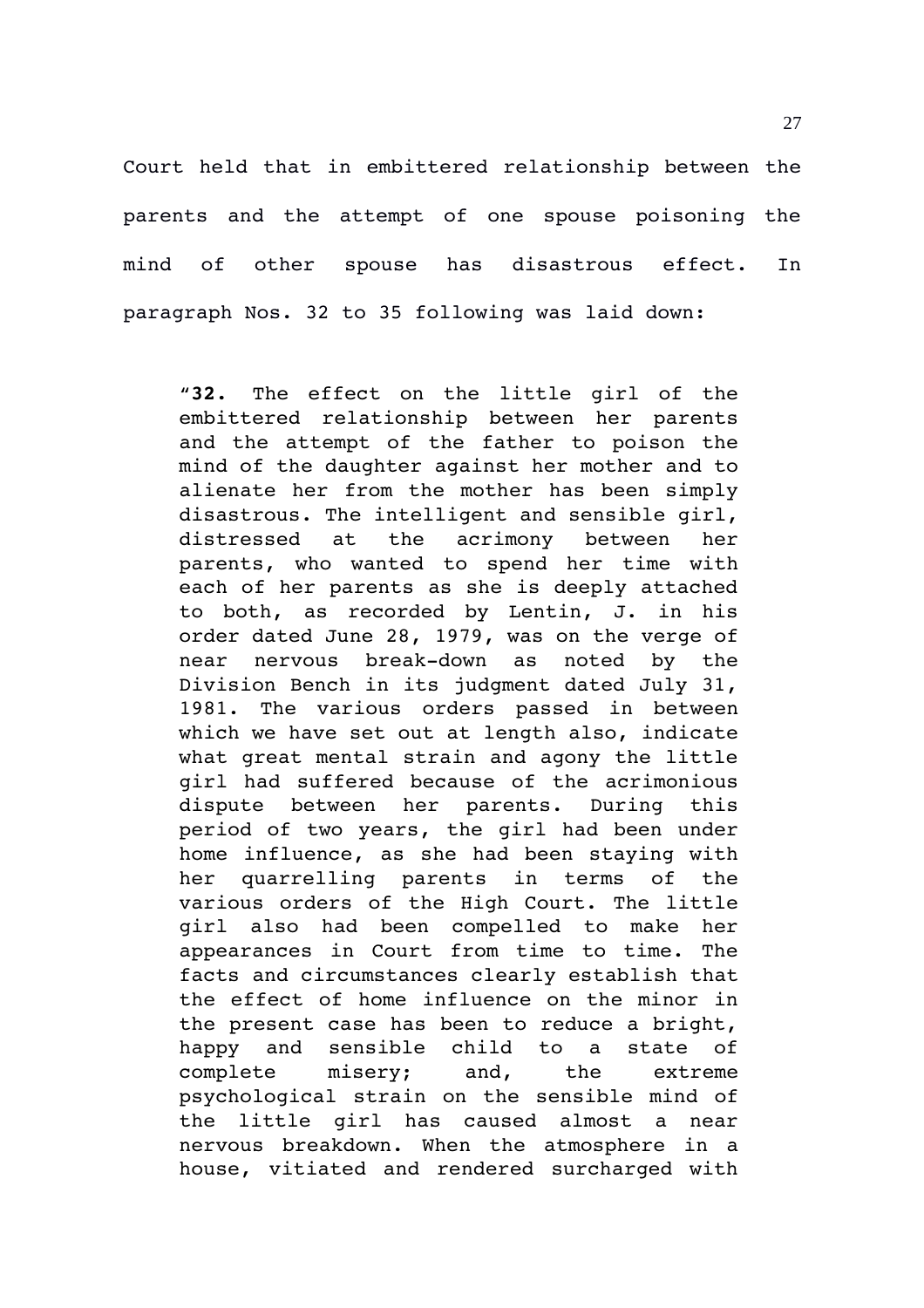tension as a result of bitter squabbles between husband and wife causes misery and unhappiness to a child, who has to live in constant psychological strain in such a broken home in view of the bitter relationship between her parents for each of whom she has great affection, the healthy and normal growth of the child is bound to be seriously affected. In the interest and for the welfare of the child in such a case, the child is necessarily to be removed from such unhealthy environment of a broken home surcharged with tension. In such a case, the proper and best way of serving the interest and welfare of the child will be to remove the child from such atmosphere of acrimony and tension and to put the child in a place where the embittered relationship between her parents does not easily and constantly effect her tender mind.

**33.** In the facts and circumstances of the present case the best way to serve the welfare and interest of the child will be to remove the child from the unhealthy atmosphere at home which has caused a very great strain on her nerves and has certainly affected her healthy growth, to a place where she can live a normal healthy life and will have a good opportunity of proper education and healthy growth. We note with satisfaction that the view that we have taken is fully supported by the report of the Social Welfare Expert. The report of the Social Welfare Expert, though not binding on the Court is entitled to weighty consideration. In the instant case, the Expert has made a very careful study of the entire matter and has given a well -reasoned report.

**34.** Pursuant to the order passed by the Division Bench of the Bombay High Court the mother got the child admitted into Kimmins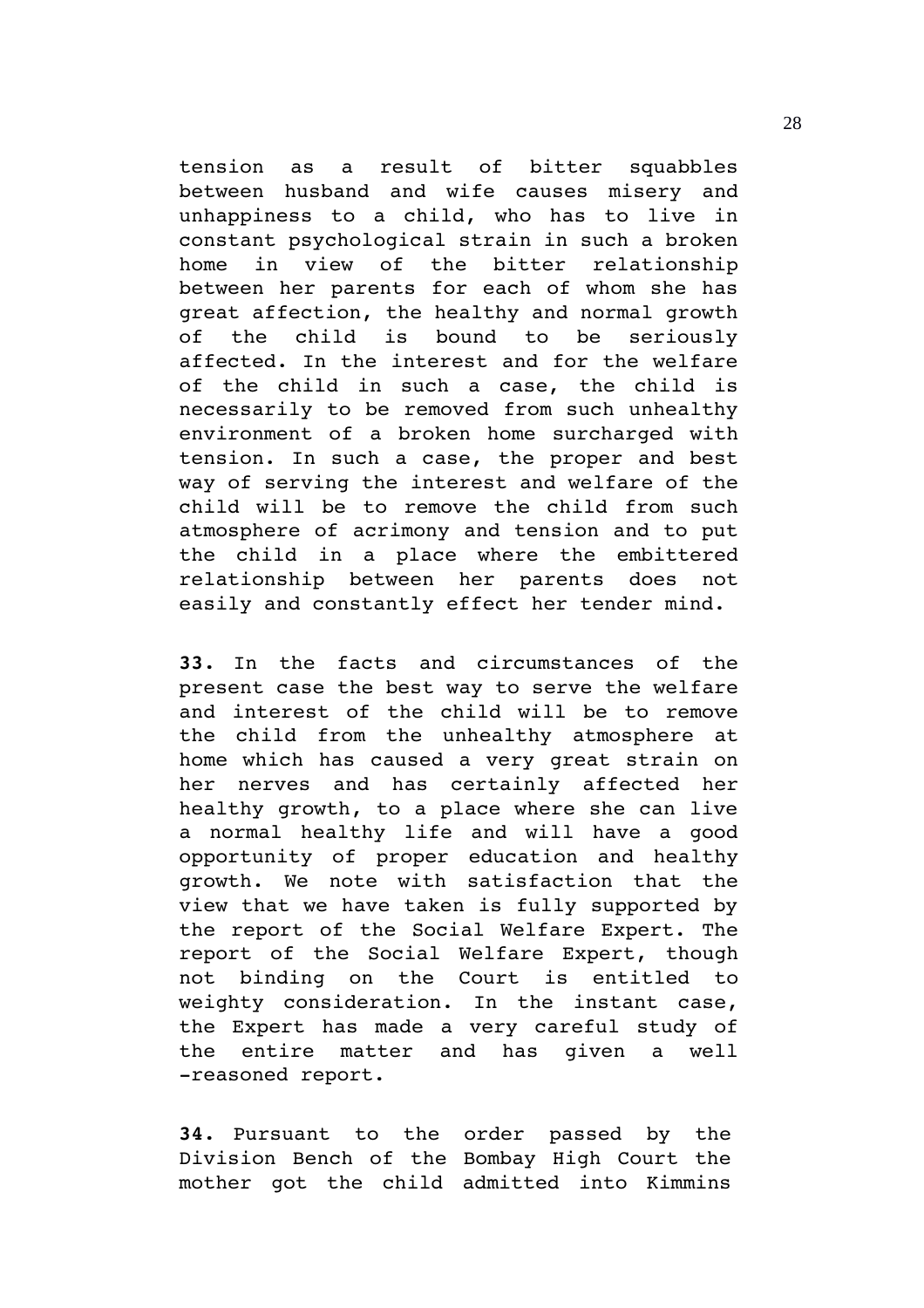Boarding School at Panchgani. By an interim order passed by this Court in the stay application in this appeal, the child was directed to continue her stay in the said Boarding institution. By the interim order passed by us on the conclusion of the hearing we directed that the child should continue her study in the Boarding School.

**35.** On a consideration of all the facts and circumstances of this case and bearing in mind the paramount consideration of the welfare of the child, we are of the opinion that the child's interest and welfare will be best served by removing her from the influence of home life and by directing that she should continue to remain in the Boarding School. It is not in dispute that Kimmins Boarding School at Panchgani to which the child has been admitted is a good institution."

21. In the above case, the child was allowed to continue in the boarding school. We notice one more decision of this Court in **Nutan Gautam vs. Prakash Gautam, (2019) 4 SCC 734,** which was a case where appeal was filed by mother of a child against the order of the High Court passed in First Appeal. While decreeing the divorce petition of the husband ex parte the trial court had directed the son, the minor boy, to be admitted in a boarding school at New Delhi. Ex parte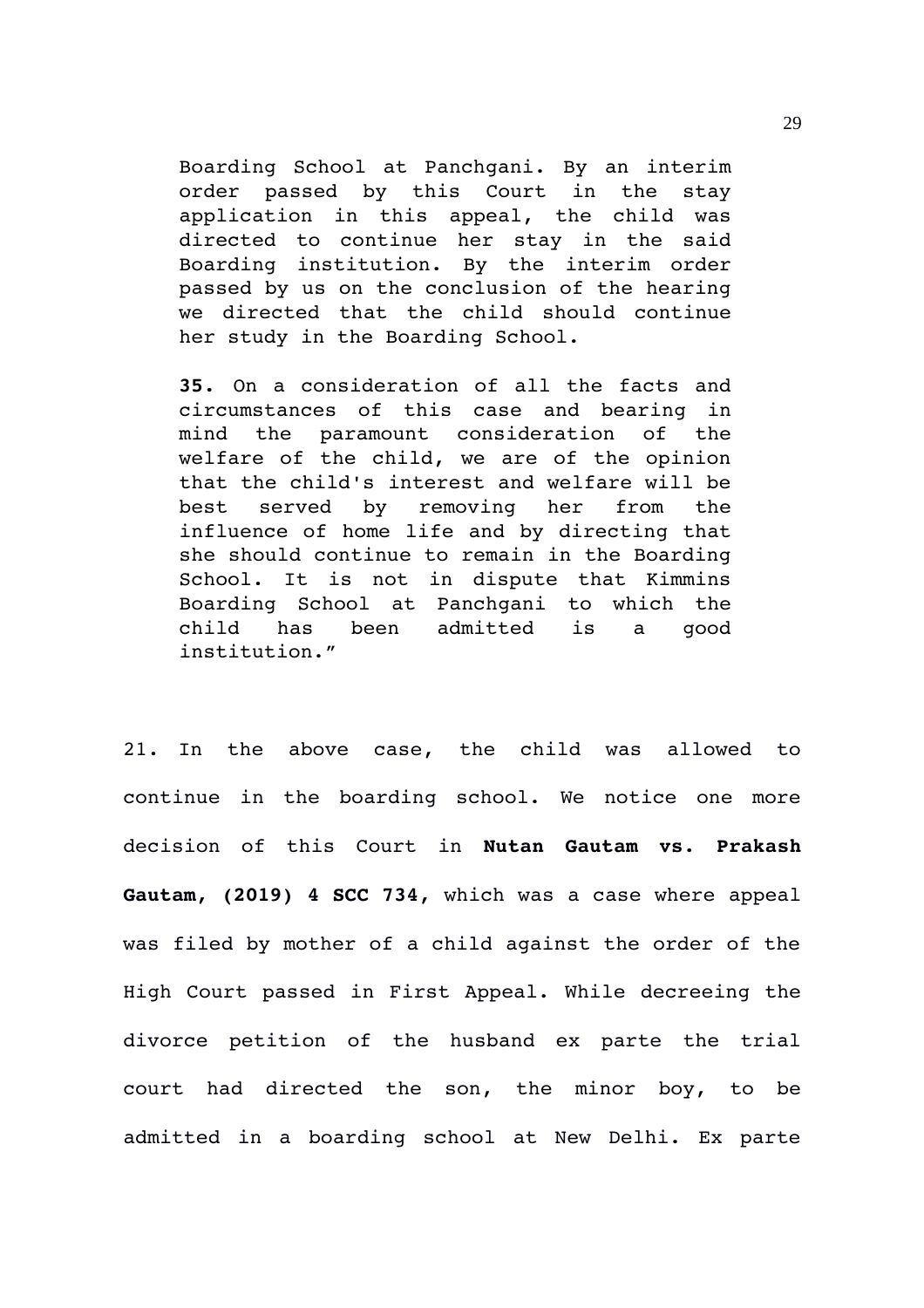order passed by the trial court was challenged by the mother in the High Court, which matter was pending before the High Court. The High Court by interim order had permitted the father to take the boy to boarding school. The said interim order was challenged in this Court. This Court interacted with the boy and took the view that in the facts of the case, the child should not be compelled to go to boarding school. This Court allowed the child to continue his studies at Global International School, Shahjahanpur, where he was earlier studying in the interest of the child. Every case where issue pertaining to custody of child and education is decided depends upon the facts of each case. No hard and fixed formula can be found out which can be applied to each and every case. Each case has to be examined in its own facts. We may again refer to the judgment in **Thrity Hoshie Dolikuka (supra),**  where also this Court noticed that child has expressed his wishes not to go to boarding school. This Court in the said case took the view that the minor is not fit to form an intelligent preference, which may be taken into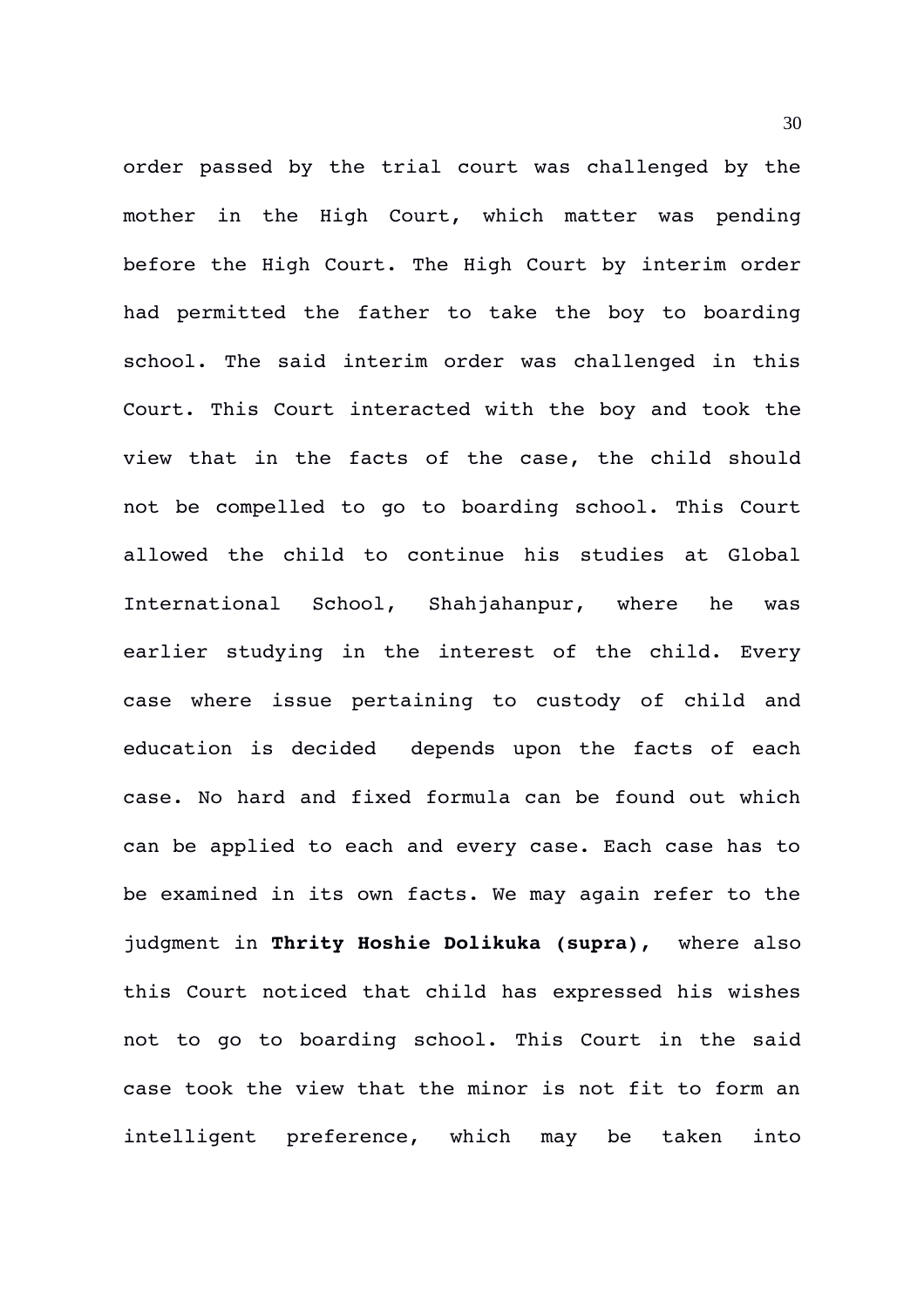consideration in deciding her welfare. In paragraph

No.26, following was laid down:

"**26.** In the facts and circumstances of this case we are however, not inclined to interview the minor daughter, as we are satisfied in the present case that the minor is not fit to form an intelligent preference which may be taken into consideration in deciding her welfare. We have earlier set out in extenso the various orders passed by the various learned Judges of the Bombay High Court after interviewing the minor and the learned Judges have recorded their impressions in their judgments and orders. The impressions as recorded by the learned Judges of the Bombay High Court, go to indicate that the minor has expressed different kinds of wishes at different times under different conditions. It also appears from the report of the Social Welfare Expert that these interviews cast a gloom on the sensitive mind of the tender girl and caused a lot of strain and depression on her. Torn between her love for both her parents and the acrimonious dispute between them resulting in the minor being dragged from court to court, we can well appreciate that the sensitive mind of the minor girl is bound to be sadly affected. Though the girl is quite bright and intelligent as recorded by the learned Judges of the Bombay High Court in their orders after their interviews with the girl who is of a tender age and is placed in a very delicate and embarrasing situation because of the unfortunate relationship and litigation between her parents for both of whom she has great deal of affection, she is not in a position to express any intelligent preference which will be conducive to her interest and welfare. Mature thinking is indeed necessary in such a situation to decide as to what will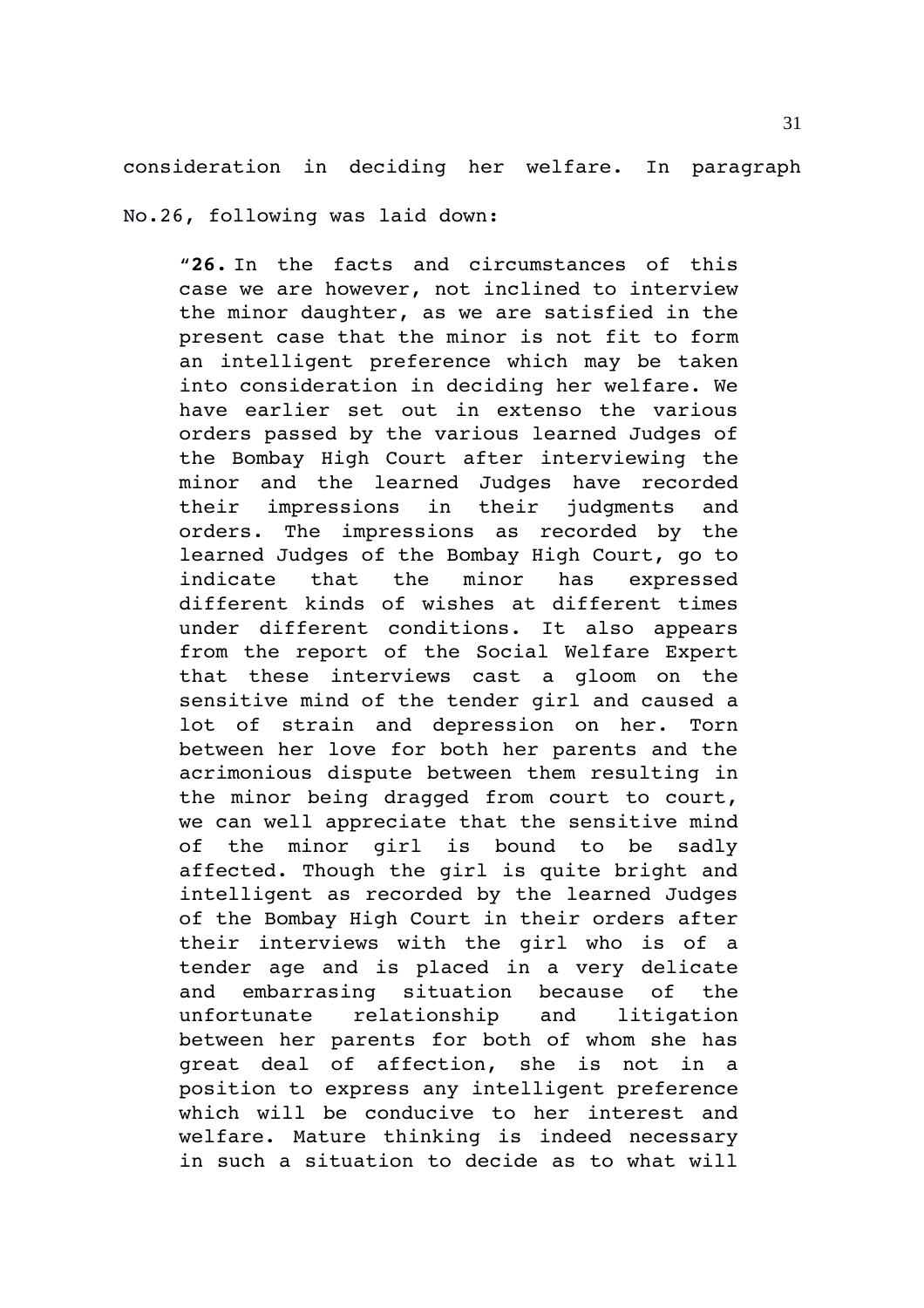enure to her benefit and welfare. Any child who is placed in such an unfortunate position, can hardly have the capacity to express an intelligent preference which may require the Court's consideration to decide what should be the course to be adopted for the child's welfare. The letters addressed by the daughter to her mother from Panchgani and also a letter addressed by her to her aunt (father's sister) also go to show that the minor cannot understand her own mind properly and cannot form any firm desire. We feel that sending for the minor and interviewing her in the present case will not only not serve any useful purpose but will have the effect of creating further depression and demoralisation in her mind."

22. We, thus, are of the view that what is in the interest of the child depends on the facts and circumstances of each case and has to be decided on its own merits without adhering to any fixed formula or rule. The appeals being pending before the High Court, we are of the view that while deciding the appeals finally, High Court should also take into consideration subsequent materials which may be brought before it by the parties including the progress report of the child from Good Shepherd International School, Ooty. Learned counsel has also raised certain medical issues pertaining to the child. It is also open for the High

32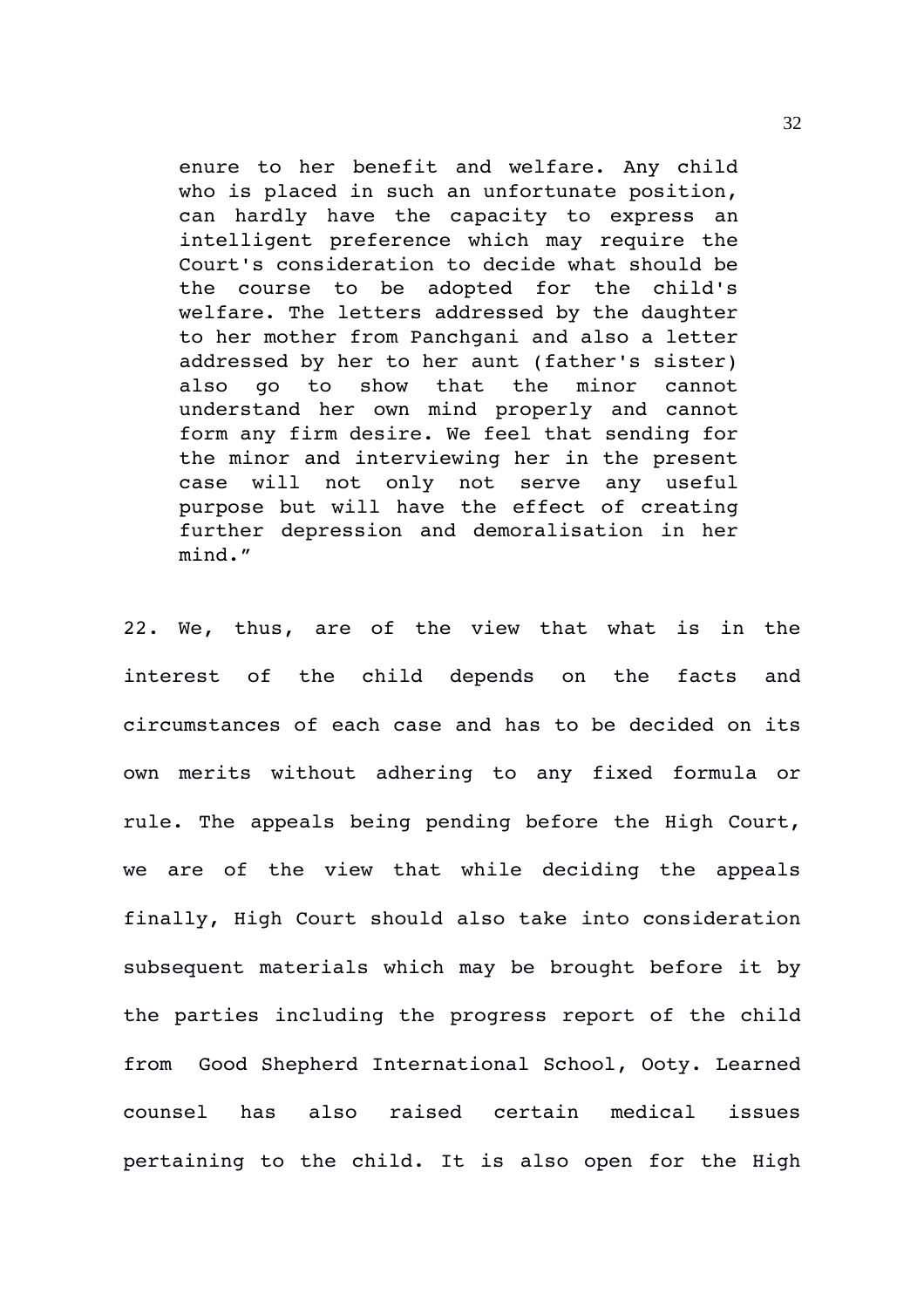Court to take decision on the said issues and if necessary to obtain medical reports as may be required. In so far as interacting with the child, the High Court during hearing of the appeals had already interacted with the child on many occasions and it is for the High Court to take a decision with regard to interacting with the child.

23. The reports received from Child Welfare Committee, Jharkhand and Good Shepherd International School, Ooty by this Court on 29.01.2019 and 02.02.2019 respectively be remitted to the High Court for consideration in sealed cover. After we closed the hearing on 01.07.2019, another report dated 08.07.2019 has been received from Good Shepherd International School, Ooty in sealed cover which has not been opened. Let all the above reports in a sealed cover be transmitted to the Jharkhand High Court by a special Messenger, to be considered in the pending first appeals.

24. In view of the foregoing discussion, we do not find